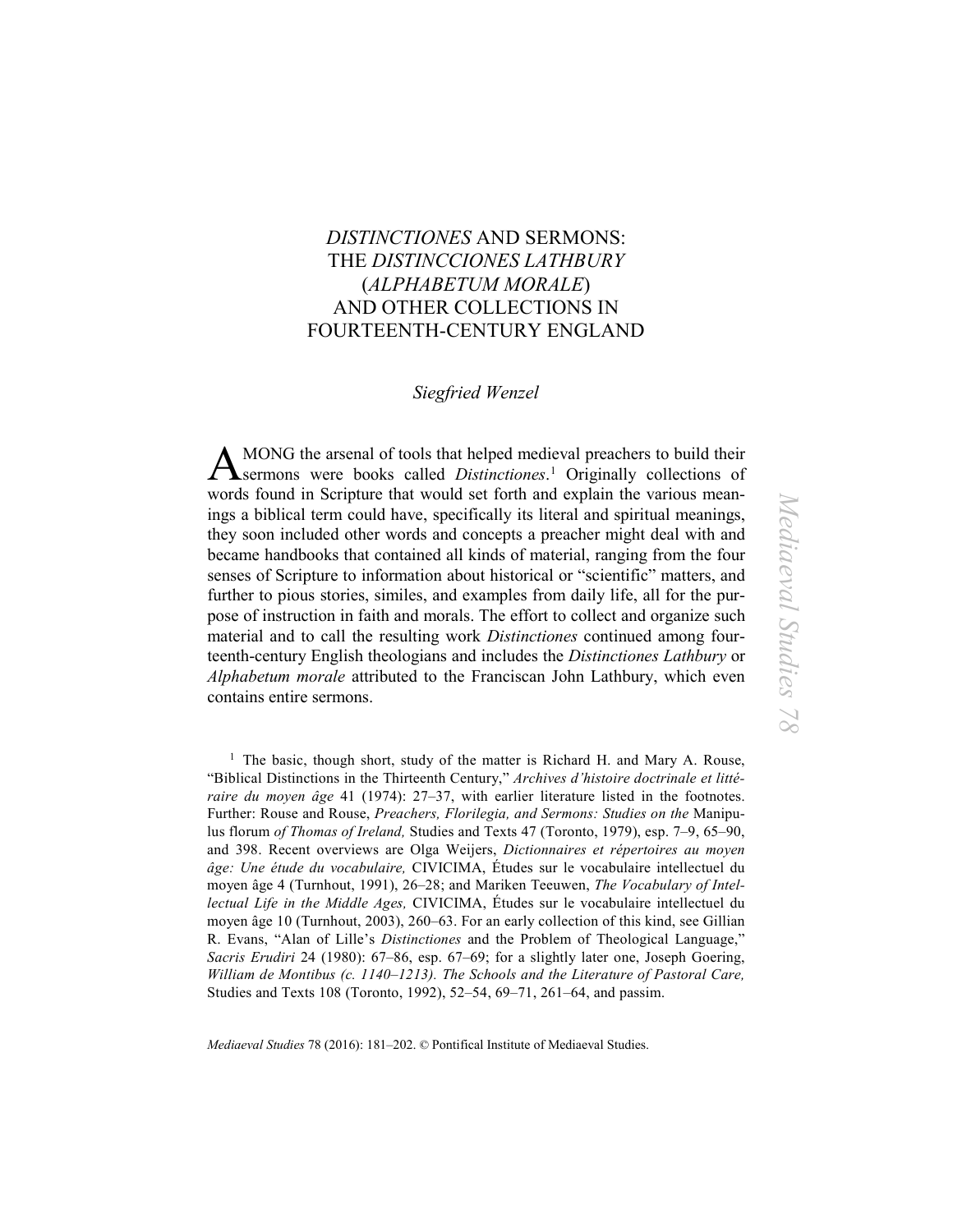182 S. WENZEL

 Technically, *distinctio* refers to the mental act of discerning that words can have several meanings or refer to several parts or aspects of things.<sup>2</sup> Thus, a genus can have several species (for instance, bird: eagle, sparrow, etc.), a whole several parts (bird: wings, beak, etc.), a natural object different qualities (a bird flies, builds a nest, etc.), a word different meanings (bird: the animal, a girl, etc.), or a word in Scripture several spiritual meanings (bird: a just person, angel, pride, etc.). This process became an important technique in the scholastic analysis of matters of faith and morals. For instance, when Thomas Aquinas in his *Summa theologiae* asks whether it is theft if one keeps something one has found, he answers that one must distinguish (*distinguendum est*) between different "somethings" that may be found: natural things like seashells that belong to no one, an ancient coin, or perhaps a wallet belonging to a known individual[.3](#page-1-1) It held a similar position in the work of preachers when they divided the thema of their sermons and developed its parts with distinctions and sub-distinctions.[4](#page-1-2) Strictly speaking, in the language of medieval preachers a "division" deals with the parts of a clause or sentence, whereas a "distinction" is concerned with an individual word or notion.<sup>[5](#page-1-3)</sup>

In preparing future preachers for their work, masters at universities or study houses "read"—that is, lectured and commented on—various books of the Bible, and many of them edited their lectures or had them edited in book form. These naturally tended to be lengthy works, and a preacher who was looking for material on, say, Advent might have to spend hours to find the right material in a manuscript that probably did not stand on his own bookshelf. The solution, an easy access to what was looked for, could be found in two ways. The edited lectures could be provided with an index (*tabula*) listing major topics in alphabetical order and indicating the places where they were treated in the lectures. Or else, the material in the lectures could be reorganized into topical articles arranged in alphabetical sequence. The latter were, among other things, called *Distinctiones*. A good fourteenth-century example of the two ways is provided by Robert Holcot, OP (ca. 1290–1349),

*Mediaeval Studies 78*Mediaeval Studies 78

<span id="page-1-0"></span><sup>2</sup> The primary text on this matter for medieval students would have been Boethius's *De divisione.*

<span id="page-1-1"></span><sup>3</sup> Cf. Thomas Aquinas, *Summa theologiae,* II-II, qu. 66, art. 5, ad secundum (ed. De Rubeis et al., 4 vols. [Turin and Rome: Marietti, 1948], 3:349).

<span id="page-1-2"></span>See Siegfried Wenzel, *Medieval Artes Praedicandi: A Synthesis of Scholastic Sermon Structure* (Toronto, 2015). For the division, see 65–75; for the development, 78– 90.

<span id="page-1-3"></span><sup>5</sup> On the difference between *divisio* and *distinctio,* and the occasional confusion of the terms, see ibid., 70. For a genuine *divisio* of the thema, see below, n. 51.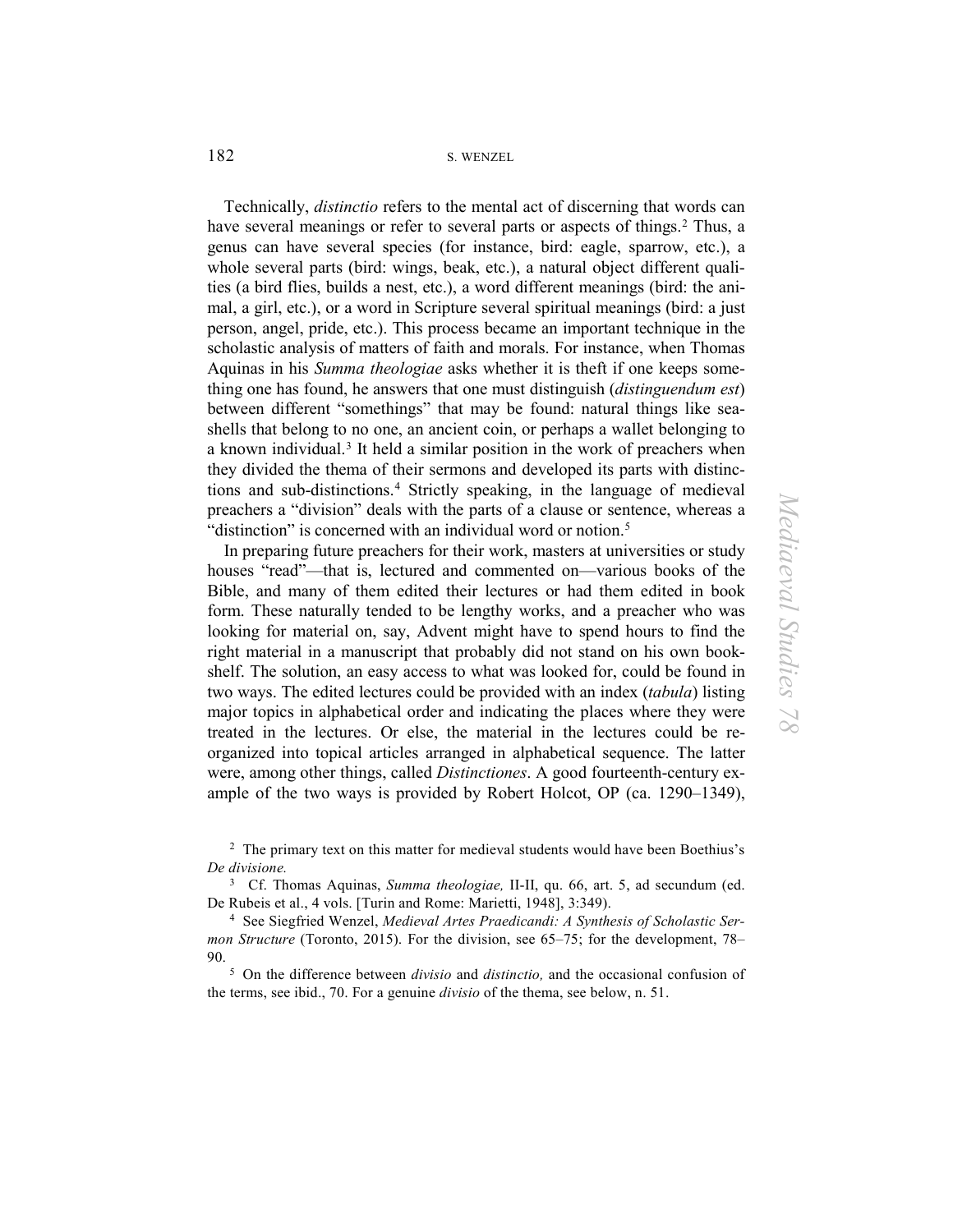who lectured at Oxford and Cambridge and left, among many other works, a very popular commentary on the Book of Wisdom.<sup>[6](#page-2-0)</sup> In the incunable edition of 1494 the commentary is a fairly sizeable book of 218 pages of two columns.[7](#page-2-1) These are followed by a *tabula* or alphabetical index filling another 26 pages. The *tabula* exists in manuscripts as well and was occasionally even copied by itself, together with similar indexes to other works.<sup>[8](#page-2-2)</sup> At the same time, the wealth of material in Holcot's lectures was selectively reorganized into alphabetical articles, either by Holcot himself or a student, in the *Distinctiones Holkot super Sapienciam,* which contains 184 articles from *Abhominabitur autem Deus* to *Ydola*. [9](#page-2-3) That the material in the *Distinctiones* is excerpted verbatim from Holcot's lecture course on Wisdom can be readily seen, for example, in the article on *Ludus* (article L.11), where the entire discussion of "play" that occurs in Holcot's commentary on the Book of Wisdom[10](#page-2-4) is copied verbatim in slightly shortened form but including Holcot's remark on the feast of Corpus Christi, a remark apparently unique in fourteenth-century literature.<sup>11</sup>

The same linking of lecture course to a *tabula* and to *Distinctiones* appears in the work of the Franciscan John Lathbury as well. One of the "classicising

<span id="page-2-0"></span>6 For Holcot's life and writings, see Beryl Smalley, "Robert Holcot O.P.," *Archivum Fratrum Praedicatorum* 26 (1956), 5–97, and *English Friars and Antiquity in the Early Fourteenth Century* (Oxford, 1960), 133–202 and passim. A summary account can be found in Jenny Swanson, "Holcot, Robert (c. 1290–1349)," [electronic] *Oxford Dictionary of National Biography*. A more recent account with rich bibliography, especially for Holcot's theological works, is Hester Goodenough Gelber, *It Could Have Been Otherwise. Contingency and Necessity in Dominican Theology at Oxford, 1300– 1350,* Studien und Texte zur Geistesgeschichte des Mittelalters 81 (Leiden, 2004), 92– 98.

<span id="page-2-1"></span>7 Robert Holkot, *Super libros Sapientie* (Hagenau: [Heinrich Gran], 1494; facsimile reprint Frankfurt/Main: Minerva, 1974).

<span id="page-2-2"></span>8 Thus in Lincoln, Cathedral Library MS 68, fols. 190r–199v, next to *tabulae* for Grosseteste's *Dicta* and the *Flores* of St. Bernard.

<span id="page-2-3"></span>9 Richard Sharpe, *A Handlist of the Latin Writers of Great Britain and Ireland Before 1540,* Publications of the Journal of Medieval Latin 1 (Turnhout, 1997), 555, lists five manuscripts as *Distinctiones Bibliae*. I have used Oxford, Merton College MS 112, where the work is called *Distinctiones Holkot super Sapienciam* (fols. 65ra, and 2v, the index).

<span id="page-2-5"></span><span id="page-2-4"></span>10 In Lectio 172 in the edition of Hagenau 1494, sections C–D (over two columns). 11 Cf. Siegfried Wenzel, "An Early Reference to a Corpus Christi Play," *Modern Philology* 74 (1977): 390–94; rpt in Wenzel, *Elucidations: Medieval Poetry and Its Religious Backgrounds,* Synthema 6 (Louvain, Paris, Walpole, Mass., 2010), 339–44.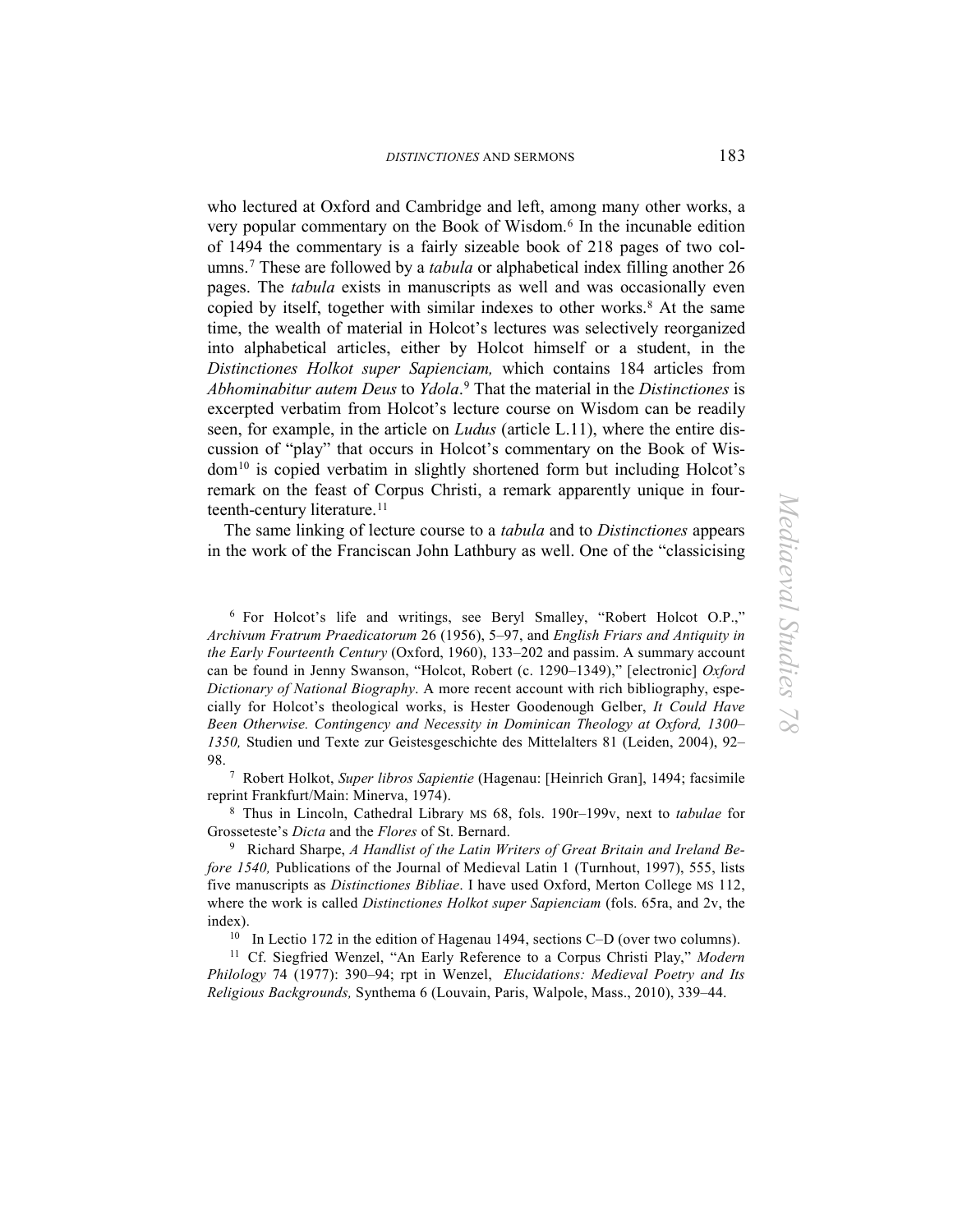friars" in England famously studied by Beryl Smalley,<sup>[12](#page-3-0)</sup> Lathbury is said to have died as an old man (*senex*) in 1362. Like Holcot before him, he taught as regent master at Oxford, seemingly shortly after 1350, where he presumably lectured and wrote his commentary on the Book of Lamentations. Nearly all extant manuscripts of *Lathbury super Threnos* contain one or even two indexes.[13](#page-3-1) In addition, material from the lectures appears in a more useable form in the *Distincciones (Johannis) Lathbury,* also titled *Alphabetum morale*. It is this work, its putative character as a set of distinctions, and its relation with actual sermons that will be considered in the remainder of this article, together with similar works by other authors of the same period. In order to avoid confusion with such other works also called *Distincciones,* I will refer to it as *Alph*.

Beryl Smalley observed that Lathbury's lectures were "reorganised into *distinctiones* and drafts of sermons *by Lathbury himself,* and circulated as an *Alphabetum morale*."[14](#page-3-2) That *Alph* is based on Lathbury's lectures on Lamentations can be argued primarily from the fact that both frequently use the same proof texts, including curious, even odd sources of the kind that drew Smalley's attention,<sup>[15](#page-3-3)</sup> though it must be said that *Alph* also quotes a number of fourteenth-century works not found in the Lamentations commentary. Lathbury himself cannot have been the work's author, since the extant text contains a reference to "lollards" as well as a quotation from "Repyngdoun,"

<span id="page-3-0"></span>12 Smalley, *English Friars and Antiquity in the Early Fourteenth Century,* 221–39; cf. James G. Clark, "Lathbury [Lathbery], John (d. 1362)," [electronic] *Oxford Dictionary of National Biography.*

<span id="page-3-1"></span>13 See the brief manuscript descriptions in Smalley, *English Friars and Antiquity in the Early Fourteenth Century,* 369–73.<br><sup>14</sup> Ibid., 222, my emphasis.

<span id="page-3-3"></span><span id="page-3-2"></span><sup>15</sup> A good instance, not mentioned by Smalley, is a quotation from "Vrso in Afforismis, Affo. 26" in the commentary on Lamentations (Oxford, Merton College MS 189, fols. lxiii vb–lxiv ra) and in the *Alphabetum* (London, British Library Royal 11.A.xiii, fol. 152r, on *Passio*). In general, the relation between the two works is not as straightforward and easy to see as that between the two works by Holcot mentioned above. The "Vrso" passage (the wounds of a murdered man bleed again in the presence of the murderer) was apparently a commonplace for fourteenth-century preachers. It was also used by "Frysbi" (ca. 1350?) in one of his introductory lectures to Peter Lombard's Sentences (Padua, Biblioteca Antoniana MS 515, fols. 127v–128r); see Siegfried Wenzel, *Latin Sermon Collections from Later Medieval England: Orthodox Preaching in the Age of Wyclif* (Cambridge, 2005), 126–27.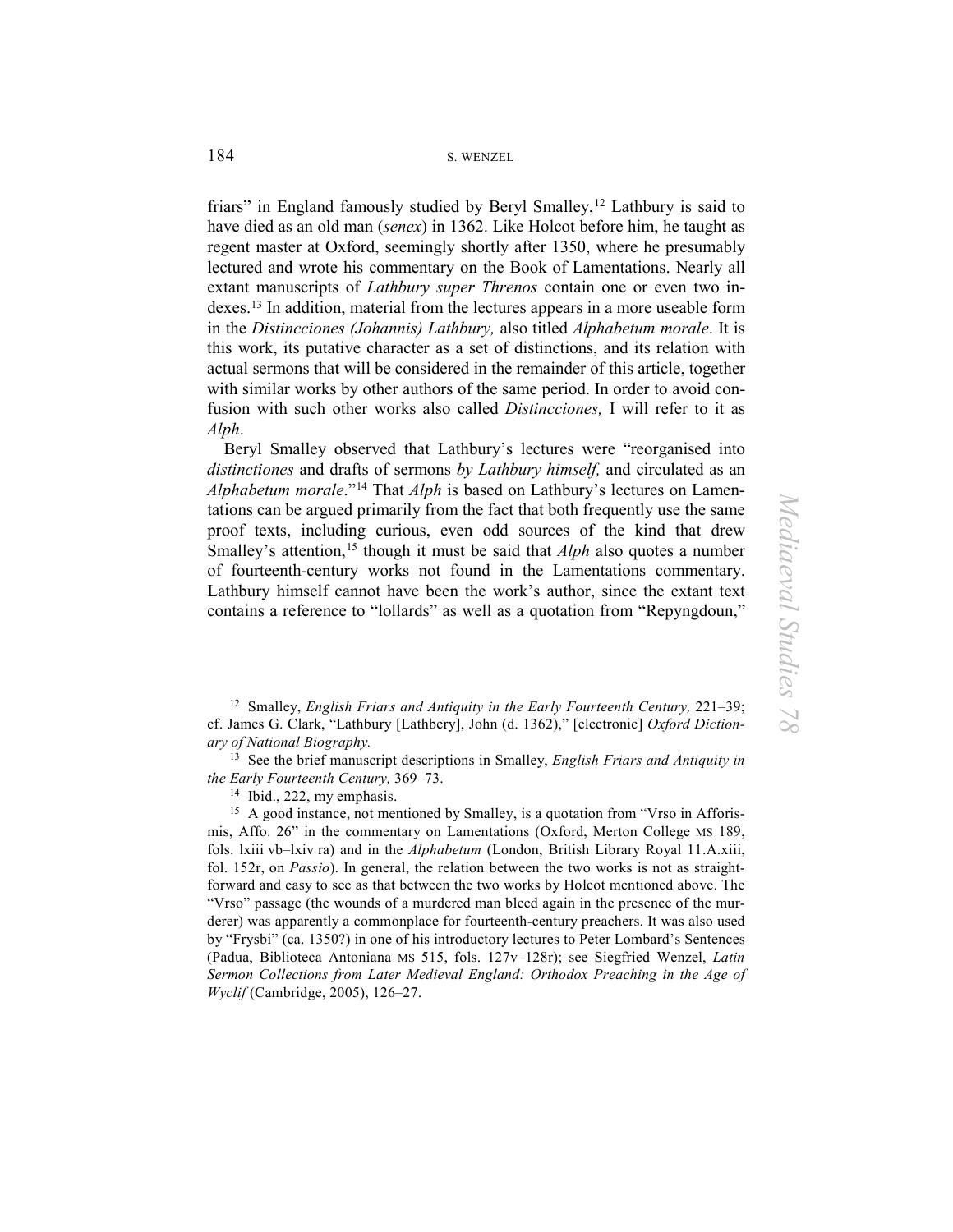both of which would place it into the 1390s or even later.<sup>[16](#page-4-0)</sup> I will therefore, in the following, refer to the author of *Alph* as "Ps.-Lathbury."

*Alph* is known to exist in five complete copies and one fragment.<sup>[17](#page-4-1)</sup> One of these is London, British Library Royal 11.A.xiii. It is an octavo volume of 1 + 241 folios made up of parchment and paper and contains *Alph,* here called *Distincciones Johannis Lathbury*[18](#page-4-2) (fols. 1r–237r), followed by a sermon on *Amore langueo* written in the main Anglicana text hand (fols. 237r–240v). The texts are written throughout in one line. The distinctions appear in at least two different scripts of the fifteenth century. One is an upright, squarish Anglicana bookhand, which appears from fol. 1 on to the end; the other is a Secretary hand with a strong tendency to incline to the right, making its first appearance on fol. 13 and then alternating with the Anglicana hand. The scripts change frequently, often on the same page (e.g., fols. 16r, 16v, 177r) or even within a line (e.g., fols. 15v, 187r, 187v, etc.). In later sections of the manuscript the Anglicana hand has corrected the text of the Secretary hand, by means of erasures and marginal additions (e.g., fols. 129v, 133r).

Alph contains 215 topical articles in alphabetical order,<sup>[19](#page-4-3)</sup> from *Abstinendum,*[20](#page-4-4) *Abel, Ablactacio . . .* to *Xristus uel Christianus, Ymago,* and *Ypocrita*. Seven of them are in two separate paragraphs with the headword repeated. The articles vary considerably in length, from just over one line (*Abel*) to more than fourteen pages (*Perseuerancia*). They usually begin a new line, with the headword starting with an enlarged initial in red (with a guide letter still visible) and the second letter in a slightly enlarged form. The Secretary hand usually wrote the entire headword in a larger script. In many instances, however, the space for the initial is left blank. There are several cases where a new article begins within the line, with or without initial letter (e.g., *Accidia,* fol. 19v; *Racio,* fol. 209r; etc.). Such irregularities go even further: in the midst of the distinction on *Abstinencia* appears what looks exactly like the

<span id="page-4-0"></span>16 I argue this point, with additional stylistic features, in "John Lathbury's Commentary on Lamentations and the *Alphabetum morale,*" forthcoming in *Journal of Theological Studies* (2017).

<span id="page-4-1"></span>17 Sharpe, *Handlist,* 273; and Smalley, *English Friars and Antiquity in the Early Fourteenth Century,* 373–74. Another copy of *Alph* appears in London, British Library Harley 3130, fols. 17r–76v, ending incomplete in the article on "Misericordia hominis."

<span id="page-4-2"></span><sup>18</sup> Thus the explicit on fol. 237r as well as later inscriptions on the front flyleaf and fol. 1r.

<span id="page-4-3"></span><sup>19</sup> Alphabetization is by first letter only. *Quatuor*, the only article on Q, appears between *Prosperitas* and *Propheta*.

<span id="page-4-4"></span><sup>20</sup> The headword is probably intended to be *Abstinencia*, which together with the usual references to other articles (see below) is written in the top margin of fol. 1r.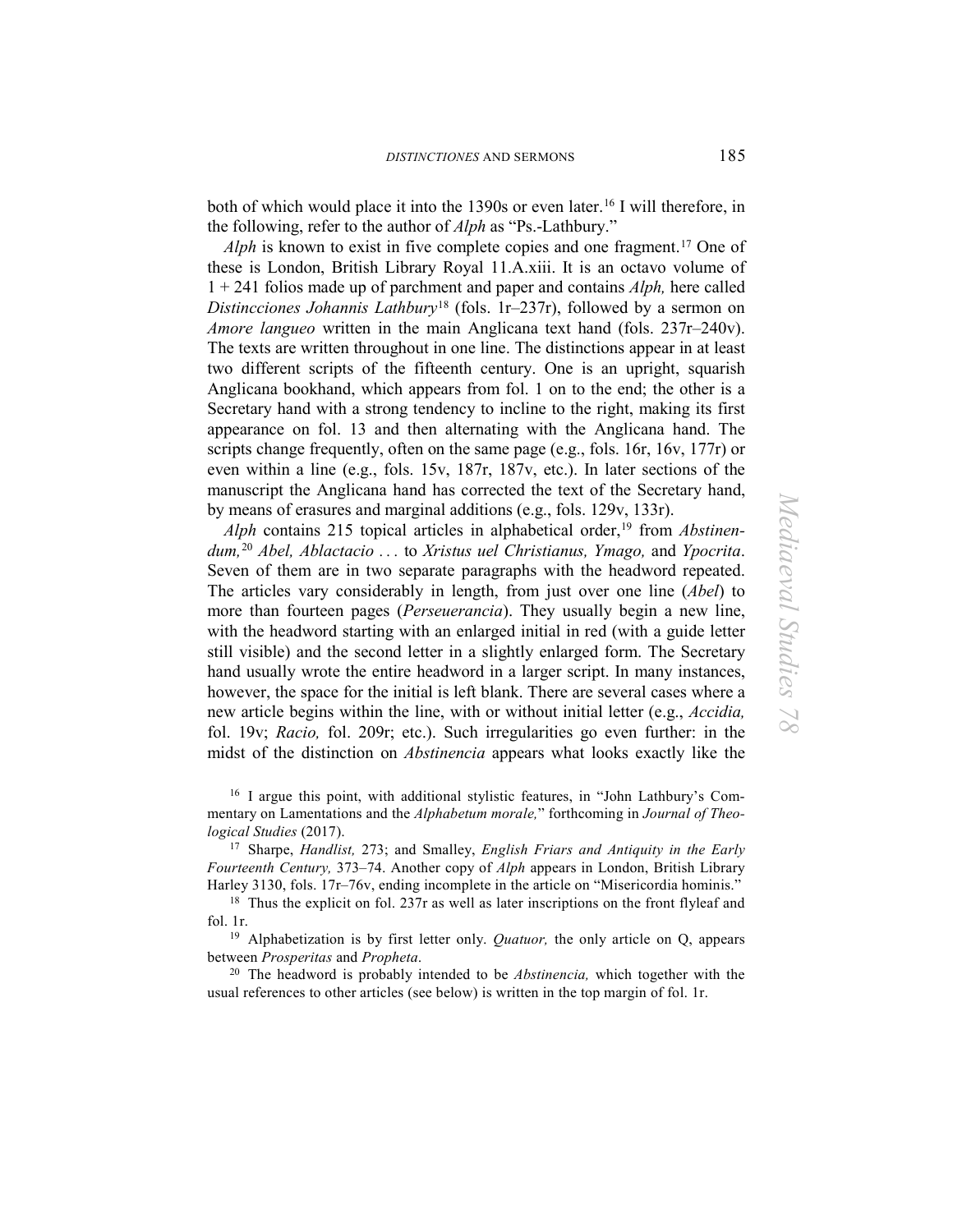beginning of another article on the same topic: "Abstinencia. Vbi Delicie per totum" (for this format compare item 1 below). All this suggests that the production or at least the scribal work of this book was somewhat haphazard.

The individual articles deal with theological and related terms and topics, whether they are biblical or not (such as *Racio, Nero, Julianus Apostata*). In them, its author—Ps.-Lathbury—has essentially gathered a mass of illustrative material for use in preaching. Their format and style differ widely, but a number of common elements recur with regularity, as the following example, an article of average length (nearly two pages), will demonstrate:<sup>[21](#page-5-0)</sup>

〈**C**〉**ontemplacio**. Vbi *Ascensio Christi,* \vbi *Religio,* vbi *Ecclesia,* vbi *Celum*  bene, vbi *Gloria celi*./ Eligius *De mirabilibus mundi,* libro 1, capitulo 19, dicit quod in quibusdam partibus Ethiopie est quidam populus qui dicuntur Athlantes, qui nunquam vident sompnia.[22](#page-5-1) Consimiliter sunt multi qui considera-

- 5 cionem futurorum non percipiunt nec vmquam contemplantur vitam futuram sed presentem solum. Item Plinius dicit quod inter omnia que sunt, mel maxime conseruat fructum a putrifaccione.<sup>[23](#page-5-2)</sup> Consimiliter dulcedo contemplacionis superne, que est tanquam mel in anima, conseruat opera nostra bona ne per peccatum putrefiant; Prouerbiorum 24: *Commede, fili, mel*. [24](#page-5-3)
- 10 Huic concordat figura 1 Regum 15: Jonathas cum in bello esset fessus in tantum ut videre non poterat, cum gustasset paululum mellis, aperti sunt eius oculi et forcior est effectus. Consimiliter spiritualiter oculi mentis nostri quandoque sunt clausi et aperiantur melle, etc.; Canticorum 4: *Mel et lac sub lingua eius, fauus distillans labia eius,* etc. Item Rabanus libro 8, capitulo 6,
- <span id="page-5-0"></span>15 dicit quod passeres nidificant in tectis domorum vel in altis locis, non in ymis super terram, ne pulli earum rapiantur a serpente, $2<sup>5</sup>$  teste Psalmista qui dicit: *Etenim passer inuenit sibi domum vbi reponat pullos suos;* et alibi in Psalmo:

9 Prov 24:13 10–12 1 Sam 14:27 13–14 Cant 4:11 16–17 Ps 83:4

—————

<sup>21</sup> London, British Library Royal 11.A.xiii, fols. 26v–27r, with punctuation and paragraph division here slightly modernized. Interlinear material is reproduced between slashes. 22 Cf. Solinus, *De mirabilibus mundi* 31.2 (ed. Theodor Mommsen, *Collectanea re-*

<span id="page-5-1"></span>*rum memorabilium,* 2d ed. [Berlin, 1895]).

<span id="page-5-2"></span><sup>23</sup> Perhaps Pliny, *Naturalis historia* 22.50 (in Pliny, *Natural History,* ed. W. H. S.

<span id="page-5-4"></span><span id="page-5-3"></span><sup>&</sup>lt;sup>24</sup> Biblical references are cited according to Robert Weber et al., eds., *Biblia sacra iuxta vulgatam versionem,* 3d ed., 2 vols. (Stuttgart, 1983) and listed by line number. 25 Rabanus, *De universo* 8.6 (PL 111:250), expanded.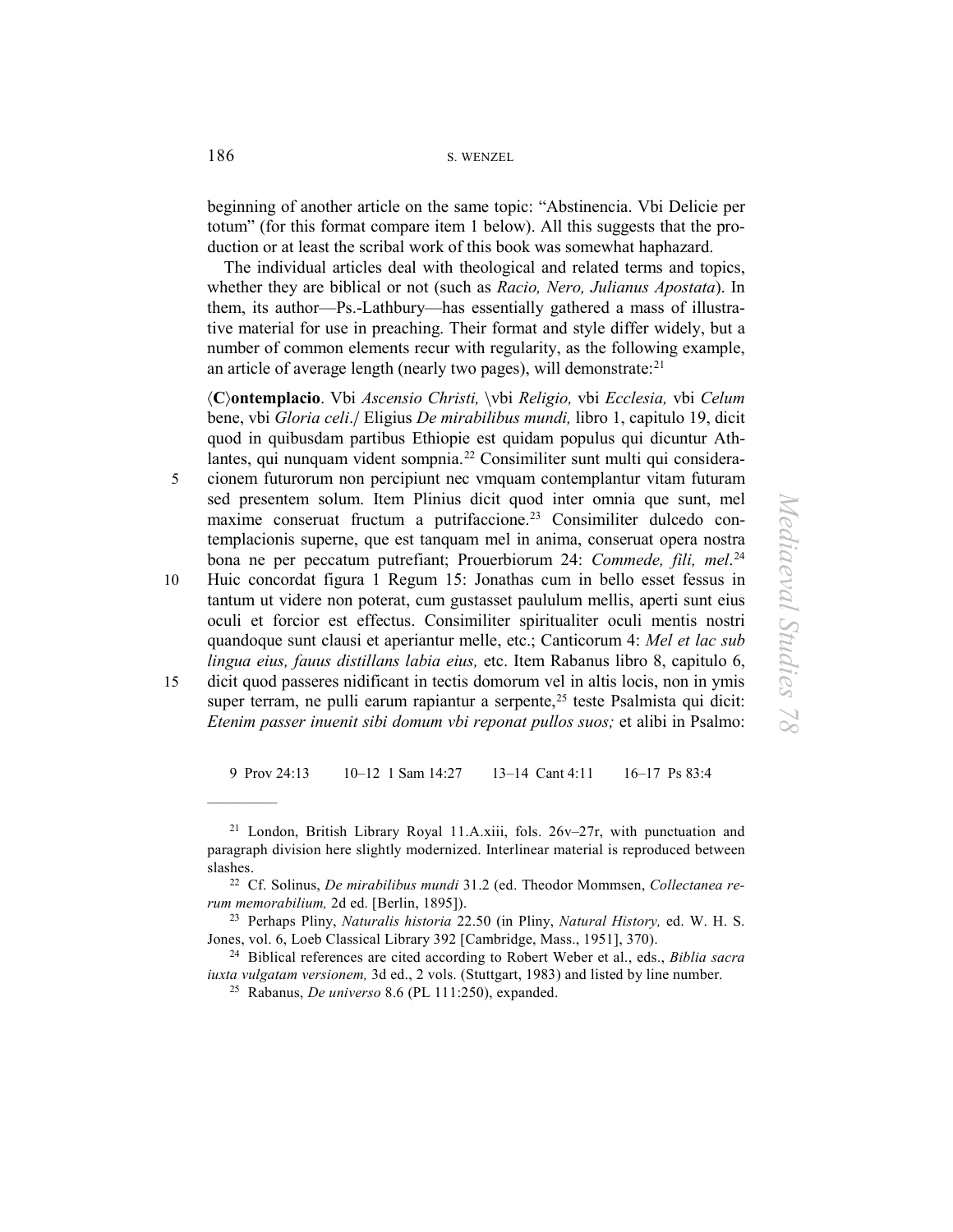### *DISTINCTIONES* AND SERMONS 187

*Cedri Libani quas plantauit, illic passeres nidificabunt*. Consimiliter religiosi nidificare et pullos bonorum operum in celestibus producere deberent, et

- 20 eciam alii ecclesiastici et contemplatiui, ne pulli eorum, idest opera, rapiantur ab illo serpente de quo dicitur Apocalipsis 12 quod *proiectus est draco magnus ille serpens antiquus in terram et angeli eius.* Vnde hic est ille draco qui *traxit terciam partem stellarum*. Et ideo Ambrosius *De figura seculi:* "Non ambulemus," inquit, "in terrenis, et serpens nobis nocere non poterit."<sup>[26](#page-6-0)</sup>
- 25 Philippensium 3: *Nostra conuersacio in celis est*. Nota quod auis ascendens in altum secura est ab acicipite [*read* accipitre], et quanto alcius, tanto securius. Figura huius Mathei 14 de Christo Jesu.[27](#page-6-1) Sed quamcito descendit super terram et quiescit, tunc est in periculo ne illaquietur, et licet laqueo capiatur, quamdiu tamen commedit et quiescit in terra, non sentit se illaqueatum, sed
- 30 statim cum vellet inde recedere et in altum volare, tunc primo percipit se esse deceptam et captam. Conformiter volans in altum ad Deum per contemplacionem securus est a laqueo diaboli, et quanto alcius, tanto securius, sed quamcito descendit ad quietem deliciarum terrenarum, est in periculo ne a laqueo diaboli capiatur, et licet capiatur, quandoque non percipit quamdiu
- 35 manet in deliciis, sed quando vellet recedere finaliter ad Deum et ad beatitudinem celestem, tunc sentit se esse ligatum laqueo peccati; ut de talibus verificetur illud Job 18: *Tenebitur planta eius laqueo*. Item Isodorus 2 *Ethimologiarum* capitulo 1: "Greci," inquit, "appellauerunt hominem *antropum,* eo quod sursum spectet sublimatus ab ymo ad contemplacionem sui 40 artificis."<sup>[28](#page-6-2)</sup> Quod Ouidius poeta designat dum dicit:

 Pronaque cum spectant animalia cetera terram, Os homini sublime dedit celumque videre. Iussit et erectos ad sidera tollere vultus.[29](#page-6-3)

—————

<span id="page-6-4"></span><span id="page-6-0"></span>Et secundum Philosophum 1 *De animalibus* caput hominis est positum<sup>[30](#page-6-4)</sup> supra 45 totum corpus. Et in libro 12 notat quod in generibus animalium non est genus

17–18 Ps 103:16–17 21–22 Apoc 12:9 22–23 Apoc 12:4 25 Phil 3:20 37 Job 18:9

<span id="page-6-1"></span><sup>&</sup>lt;sup>26</sup> Ambrose, *De fuga saeculi* 7.43 (ed. C. Schenkl, CSEL 32.2 [Vienna, 1897], 197).<br><sup>27</sup> Ps.-Lathbury may be thinking of Matthew 14:23–33, Jesus going into a mountain or walking upon the water.

<span id="page-6-2"></span><sup>28</sup> Isidore, *Etymologiae* 11.1.5 (in Isidorus, *Etymologiarum sive originum libri XX,* ed. W. M. Lindsay, 2 vols. [Oxford, 1911], vol. 2, n.p.).

<span id="page-6-3"></span><sup>29</sup> Ovid, *Metamorphoses* 1.84–86 (ed. Frank Justus Miller, two vols., Loeb Classical Library 42–43 [Cambridge, Mass., 1966], 1:8).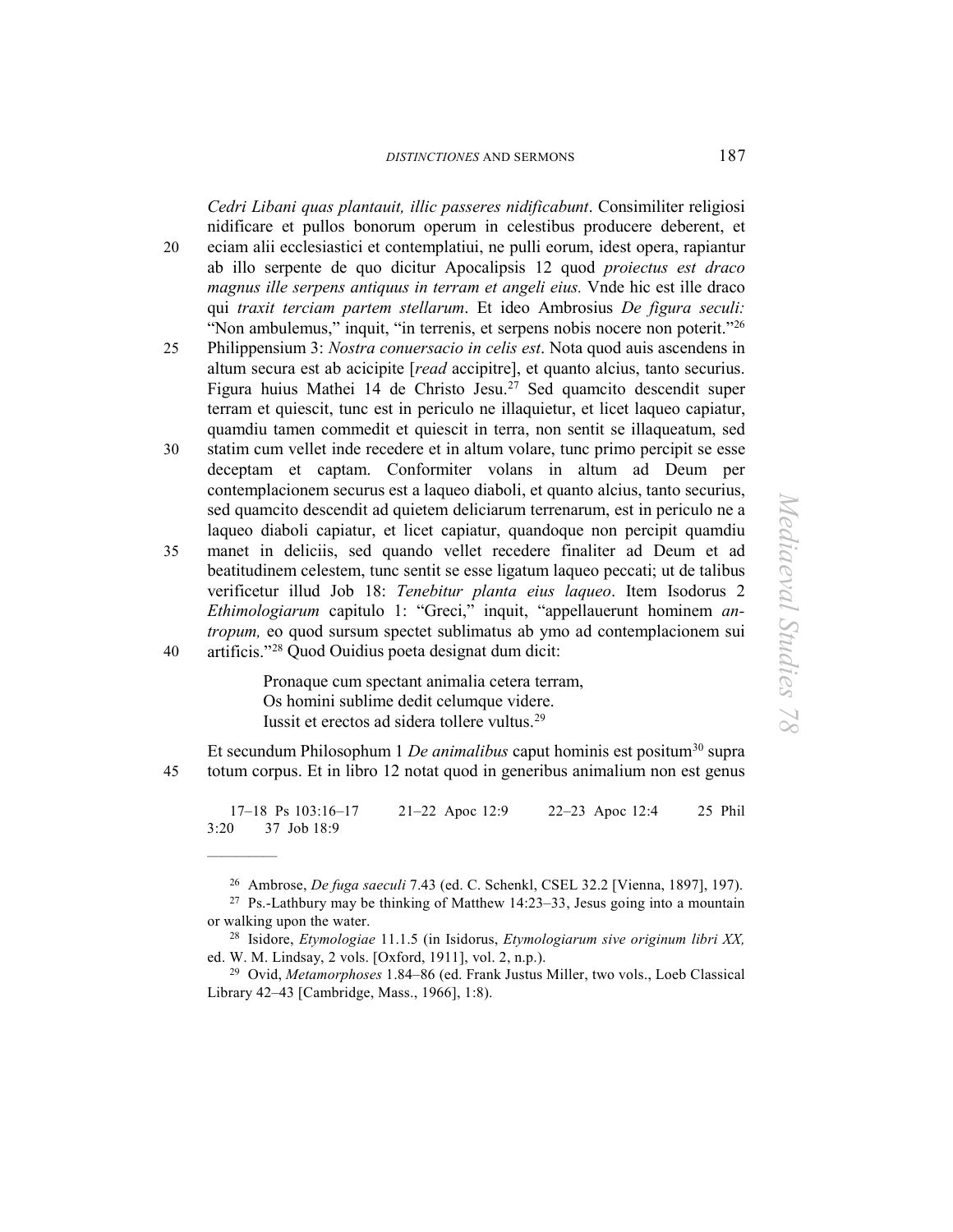## 188 S. WENZEL

eleuati corporis nisi homo, in signum quod homo deberet querere que sursum sunt et sapere non que sunt super terram secundum Apostolum Colossensium 3. [fol. 27r] Vnde Augustinus *De ciuitate Dei,* libro 22, capitulo 24: "Non," inquit, "ut animalia racionis inexperta, que prona in terram parua<sup>[31](#page-7-0)</sup> esse 50 videmus, ita creatus est homo, sed erecta in celum corporis forma adiuuet eum que sursum sunt sapere."[32](#page-7-1) Item Crisostomus *Operis imperfecti* omelia 10 dicit sicut oculus exterior quanto mundior fuerit, tanto remocior\ius/ videt et clarius.[33](#page-7-2) Sic anima quanto longior fuerit a solicitudinibus huius mundi et quanto mundior a peccato, tanto clarius contemplatur celestia. Item narratur

- 55 de Anaxagoro philosopho cum quidam quereret ab eo ad quid natus esset et pro quo fine, respondit se ad hoc esse natum ut celestia contempletur.[34](#page-7-3) Et ideo sicut narrat Valerius libro 8 de eodem philosopho qui, cum diu extra patriam suam peregrinando abisset, tandem cum ad patriam suam redisset et possessiones suas desertas vidisset, ait: "Non essem," inquit, "saluus nisi iste
- perissent."[35](#page-7-4) 60 Et ideo in signum quod homo non fuerit creatus pro voluptate carnis, non pro gloria mundana, non pro dominacione terrena, sed solum pro Deo glorificando, contemplando, et laudando, dicitur Deuteronomii 26: *En Deus elegit te ut sis ei populus et custodias omnia precepta eius, et faciet te excelsiorem cunctis gentibus quas creauit in nomen et laudem et gloriam*  65 *suam, ut sis populus sanctus Domini Dei tui*.

Item 4 Regum 2 habetur quomodo Helias ascendit in paradisum in curru igneo. Pro quo notandum quod currus iste debet habere quatuor rotas. Prima rota est consideracio de diuinis beneficiis, quomodo omnia que habemus proueniunt ex Dei dono et eius bonitate. Namque omnia bona in hoc mundo uel

47–48 Col 3:2 62–65 Deut 26:18–19 66–67 4 Reg 2:11

—————

<span id="page-7-0"></span><sup>30</sup>*est positum* is written twice. 31 Notice that *parvus* is the etymology for *passer:* Rabanus, *De universo,* 8:6 (PL

<span id="page-7-1"></span><sup>&</sup>lt;sup>32</sup> Cf. Augustine, *De civitate Dei* 22.24 (in Augustine, *The City of God*, ed. and trans. William M. Green et al., 7 vols., Loeb Classical Library 411–17 [Cambridge, Mass., 1957–72], 7:330).<br><sup>33</sup> Cf. Ps.-Chrysostom, *Opus imperfectum*, homily 10 (PG 56:685).<br><sup>34</sup> Cf. Walter Burleigh, *De vita et moribus philosophorum* 18 (ed. Hermann Knust,

<span id="page-7-3"></span><span id="page-7-2"></span>Bibliothek des Litterarischen Vereins in Stuttgart 177 [Tübingen, 1886; rpt. Frankfurt, 1964], 80). 35 Valerius Maximus, *Facta et dicta memorabilia* 8.7.ext.6 (in Valerius, *Memorable* 

<span id="page-7-4"></span>*Doings and Sayings,* ed. and trans. David R. Shackleton Bailey, 2 vols., Loeb Classical Library 492–93 (Cambridge, Mass., 2000), 2:234–35).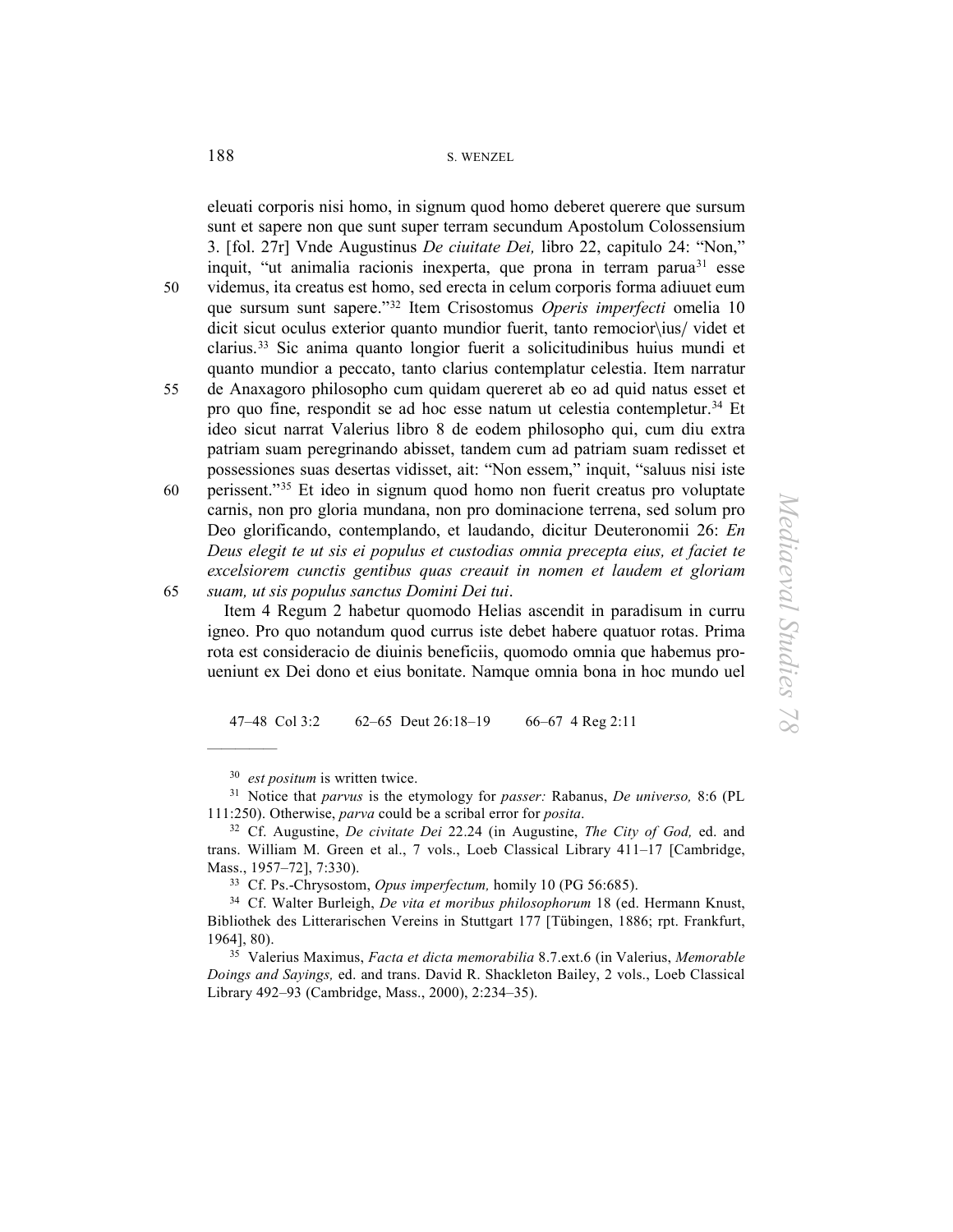#### *DISTINCTIONES* AND SERMONS 189

- 70 sunt bona nature, bona fortune, uel bona gracie. Nota de singulis. De hiis omnibus apostolus Jacobus, Jacobi 1: *Omne datum optimum et omne donum perfectum desursum est descendens a patre luminum*. Secunda rota est consideracio proprie ingratitudinis, quod consideratis Dei beneficiis non reddimus sibi grates. Tales namque sunt similes decem leprosis a Christo mundatis,
- 75 quorum tantum unus dedit laudem Deo, de *nouem vbi sunt?* etc. Nota de ingratitudine in verbo *Pater* de filiis sagittantibus ad corpus patris mortui, etc.[36](#page-8-0) Tercia rota est consideracio pene inferni. Nota in verbo *Infernus* de Lazaro, etc. Quarta rota est consideracio glorie celestis. Nota in verbo *Gloria celi* de conuiuio Ioseph ad fratres suos, Genesis 43, etc. Et hoc est quod beatus
- 80 Augustinus *De visitacione infirmorum* dicit: "Nollem," inquit, "habere locum angeli in celo si possem habere locum debitum homini."[37](#page-8-1) Septem equi trahentes currum istum sunt septem virtutes opposite contra septem vicia capitalia. Primus equus est humilitas, secundus caritas, tercius paciencia, quartus labor virtuosus, quintus paupertas, sextus abstinencia, septimus continencia.
- 85 Ductor istius currus est voluntas, virga est [ar, *canc*.] timor Dei, qui facit hominem in via Dei et virtutum velociter ambulare, etc.

71–72 Jac 1:17 75 Lc 17:17 78–79 Gen 43:16 ff.

Elements that this article shares with many others are the following:

 (1) It begins with cross-references to other articles in *Alph:* "Vbi *Ascencio,*" etc. Similar cross-references may also occur later in the article, as they do in *Contemplacio,* where we read near the end: "Nota de ingratitudine in verbo *Pater* de filiis...." They are usually introduced with "vbi," a reference marker commonly used in late medieval works (e.g., "ubi supra") or else with "in verbo X," both employed in *Contemplacio*. Sometimes they include additional details, such as the "de filiis" here, a reference to the widespread exemplum of three sons shooting arrows at their father's corpse in order to determine which of them is his true son.

(2) The text of the article itself then may begin with a piece of natural knowledge as here, or a story, or any other kind of "authority." These are often introduced with "legitur" or "narrat" or "secundum." Some articles start with a simple aspect of everyday life, such as "When pilgrims are thirsty, a

<span id="page-8-1"></span><span id="page-8-0"></span><sup>36</sup> The story referred to is Tubach 1272, in Frederic C. Tubach, *Index exemplorum. A Handbook of Medieval Religious Tales,* FF Communications 204 (Helsinki, 1969), 102.37 Ps.-Augustine, *De visitatione infirmorum* 2 (PL 40:1153).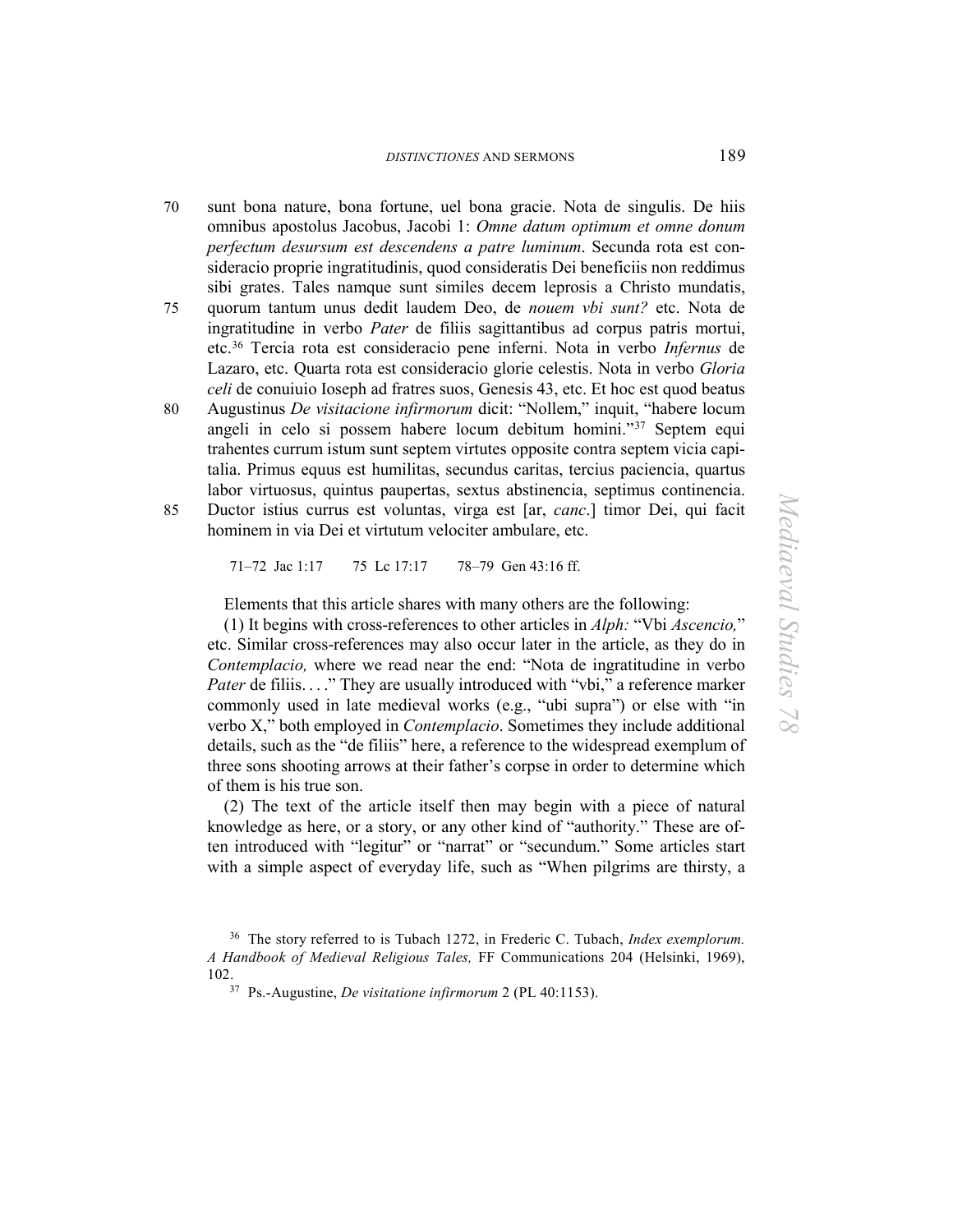drink is very delightful and desirable. In the same way, our present life is a kind of pilgrimage... .<sup>[38](#page-9-0)</sup> Others, however, begin with a genuine distinction. *Abel,* for instance, the shortest article in this work, has "Fuit virgo, sacerdos, et martir," which is supported with the single authority of "Augustinus *De mirabilibus Scripture,* libro 3, capitulo 3,"[39](#page-9-1) and no further moralization.

(3) These pieces usually lead to the moral teaching they illustrate, and the connection is most frequently made with "consimiliter" or "conformiter," or less often with "moraliter" or "spiritualiter."

(4) The illustrative pieces in an article are usually connected with "Item," as in the given example. In contrast to more analytical *Distinctiones* by other authors (see below), Ps.-Lathbury's are catena-like, an accumulation of proof texts and illustrative material.

(5) Biblical texts occur as part of this illustrative material in one of two ways. They may be proof texts supporting a bit of moral teaching, such as the quotation of Proverbs 24 near the beginning of *Contemplacio;* or else they provide a *figura,* a biblical event or story that functions exactly like any other, non-biblical story or exemplum, such as Jonathan here tasting a bit of honey.

As noted in point 2, one can find a genuine distinction either at the beginning of an article or later in its body, as is the case in *Contemplacio* when it specifies the wheels and horses of the chariot of fire that took Elijah to heaven, at the end of the article. The majority of such distinctions specify a number, mostly three, kinds of what the headword indicates. Thus, *Ablactacio*  ("weaning") has three kinds: a baby's being weaned from its mother, an in-fant's from its nurse, and a child's from its tutor.<sup>[40](#page-9-2)</sup> Under *Cadere* Ps.-Lathbury distinguishes three ways a person can fall: with respect to his soul, or to his body, or to both. Other distinctions focus on different qualities or effects an object can have. Thus, whiteness is the foundation of all colors, it is seen more readily than anything else, and it causes a stain on it to be more easily seen than elsewhere—all properties applicable to *Castitas*. To these two types—species of a genus and properties—belong the majority of distinctions

<span id="page-9-0"></span><sup>38</sup> "Peregrinantibus sicientibus potus est valde delectabilis ac desiderabilis. Consi-<br>militer presens vita est quedam peregrinacio ..." (*Apostoli*, fol. 14r).

<span id="page-9-2"></span><span id="page-9-1"></span><sup>39</sup> Ps.-Augustine, *De mirabilibus Scripturarum sacrarum* 3.3 (PL 35:2154).<br><sup>40</sup> Lathbury quotes "Magister in *Historiis scolasticis.*" Peter Comestor's text has: "Propterea quidam dicunt tres esse ablactationes: prima est a lacte mamillae, quae fit tertio anno; secunda a lacte infantiae, quae fit septimo; tertia a lacte pueritiae, quae fit duodecimo, et sic amovetur puer a nutrice, a paedagogo, a tutore" (see PL 198:1297), whereas in *Alph* the final clause appears as "a nutrice, a doctore \pedagago/, et a timore" (fol. 2r-v).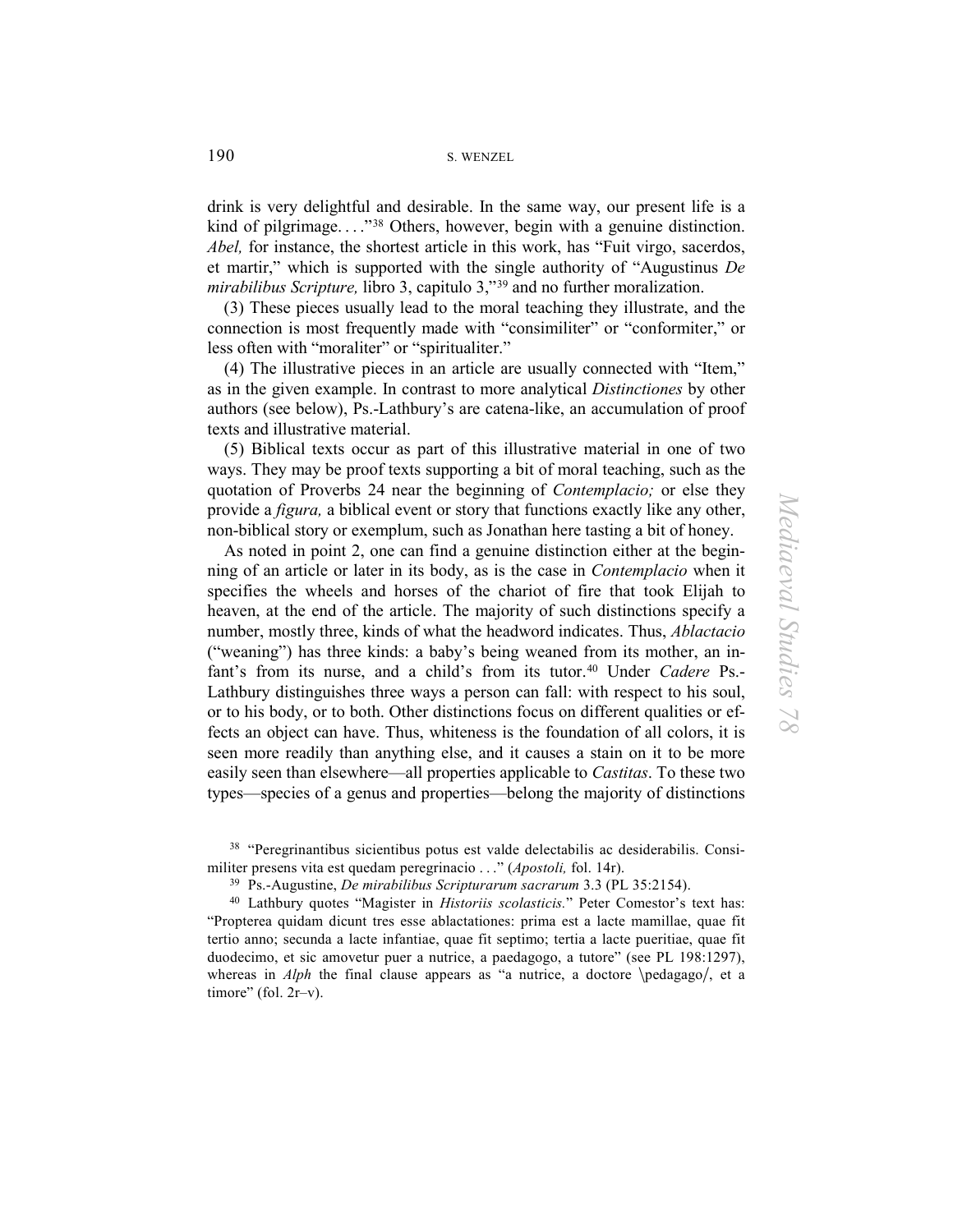included. But other kinds occur as well, though less regularly. For instance, a whole may be divided into its parts; thus *Avaricia* is said to be like a hand, which has five fingers. A special form of this occurs when a name furnishes an acrostic whose letters are said to be parts of what the name stands for. Thus, the four letters of ADAM stand for *anathole, dysis, archis,* and *mesembria,* the Greek words for the four points of the compass, signifying that man's sin affected the whole universe.<sup>[41](#page-10-0)</sup> Similarly, IUDEA, which means "confession," indicates the five qualities a true confession must have: it must be *integra, uera, dolorosa, erubescens,* and *accusatoria.*[42](#page-10-1) This method includes using the etymology of a word, here a name, which elsewhere is applied to simple nouns. A good example is *dominus,* whose three medieval "etymologies" according to Ps.-Lathbury—*dans minas, dans manus,* and *dans minus*—are applied by him to the three divine persons.<sup>[43](#page-10-2)</sup> Such distinctions, of various kinds, can be found throughout the work.

The illustrative material collected by Ps.-Lathbury in *Alph* comes from a large number of sources. Their identification is surprisingly accurate, as can be seen from the notes to the quoted article above. These sources include the works Smalley was especially interested in, but it should be stressed that such works as *De parvo lapide, De visionibus Sibille, De corde sive musica amoris*  and the like, which are largely untraceable, pale in number in comparison with better known patristic, medieval, or secular writers. It is noteworthy, though not astonishing, that Ps.-Lathbury quotes a number of fourteenthcentury writers by name, a fact that may be of interest for his standing as well as for literary history. Especially the *Polychronicon* by "Cestrensis," i.e., Ranulph Higden of Chester, is quoted again and again, with precise indications of book and chapter. Another chronicle that appears at least once is that of "Norvoburgensis" (fol. 130v). Of fourteenth-century theologians Ps.- Lathbury quotes Nicholas Treveth (apparently on Augustine's *City of God,* fol. 46v), Thomas Waleys on the Psalms ("Wallensis," fols. 24v, 47v, 74v, etc.), Holcot (on the Book of Wisdom, fols. 11v, 18r, 18v, 70v, etc.), and Ringsted on Proverbs (fol. 12v). A "tabula rubea," apparently containing material on topics similar to the *Distinctiones,* furnished details in at least five articles (fols. 89v, 111v, 123r, 170v, and 192v). The Franciscan handbook

<span id="page-10-0"></span>41 Adam, fol. 10r. Lathbury cites "Jeronimus *De ordine creaturarum*." But see Augustine, *In Iohannis euangelium tractatus cxxiv,* tract. 10.12 (ed. R. Willems, CCL 36 [Turnhout, 1954]).

<span id="page-10-2"></span><span id="page-10-1"></span><sup>42</sup>*Confessio,* fol. 34r. 43 *Dominus,* fol. 57v. For the use of such an etymology in a sermon, see Wenzel, *Latin Sermon Collections,* 56 n. 9.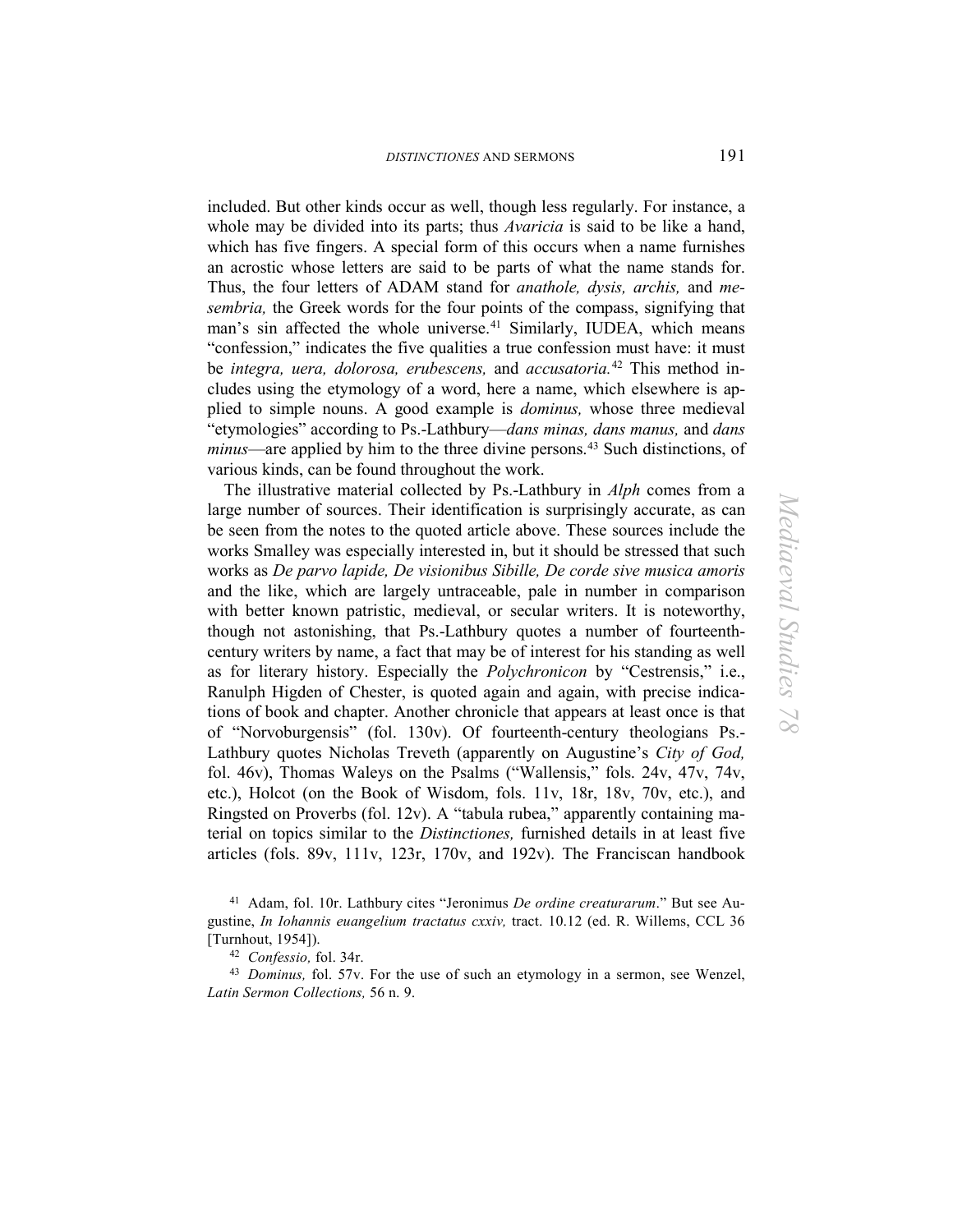*Fasciculus morum,* too*,* is quoted at least three times, again with precise indications of part and chapter (fols. 25r twice, and 171r), as are the earlier *Breviloquium* (fols. 212r, 218v, 219r) and *Communiloquium* (fol. 20r) by John of Wales.

Of much greater interest is the fact that Ps.-Lathbury included a number of sermons.<sup>[44](#page-11-0)</sup> Smalley speaks of seven,<sup>[45](#page-11-1)</sup> but there are in fact many more. These appear in various states of completeness: some have all the essential parts of a scholastic sermon, from the initial thema through its division and development (*processus*) to the standard closing formula, while others are more rudimentary. Their thema usually has some verbal or at least notional connection with the topic of the article where they appear. For example, the article on *Dominus* begins with two sets of "etymologies" for the word, all of them explained and supported with biblical prooftexts. Then the text states the liturgical occasion (3 Advent) and begins the sermon on *Dominus prope est* (sermon 9 below).

In the following I list the complete sermons together with several pieces that show essential sermon features but are not complete sermons. For each item, numbered consecutively as it appears in *Alphabetum,* I indicate the biblical thema and beginning words, the occasion, and the article in *Alphabetum* where it appears. Material in square brackets is not found in the manuscript.

- Sermon 1: "*Induamur arma lucis et sicut in die honeste ambulemus,* Romanorum 13 et in epistula hodierna. Karissimi, pro processu sermonis est notandum."
	- First Sunday in Advent.
	- *Aduentus Christi,* fols. 7r–10r. Before the thema: "Dominica prima adventus Domini thema."

Sermon 2: "*Qui habet aures audiendi audiat,* Luce 8. Karissimi, Menander *De figuris Yram et Salamonis*."

- ?
- *Clamare,* fols. 27v–29r. Before the thema the scribe wrote "thema" in the text and in the margin.

 This is immediately followed by what seems to be a second sermon on the same thema:

<span id="page-11-1"></span><span id="page-11-0"></span>44 As did Peter of Limoges († 1306) already in his *Distinctiones;* see Nicole Bériou, "La prédication au béguinage de Paris pendant l'année liturgique 1272–1273," *Recherches Augustiniennes* 13 (1978): 195–229, at 109.

45 Smalley, *English Friars and Antiquity in the Early Fourteenth Century,* 375.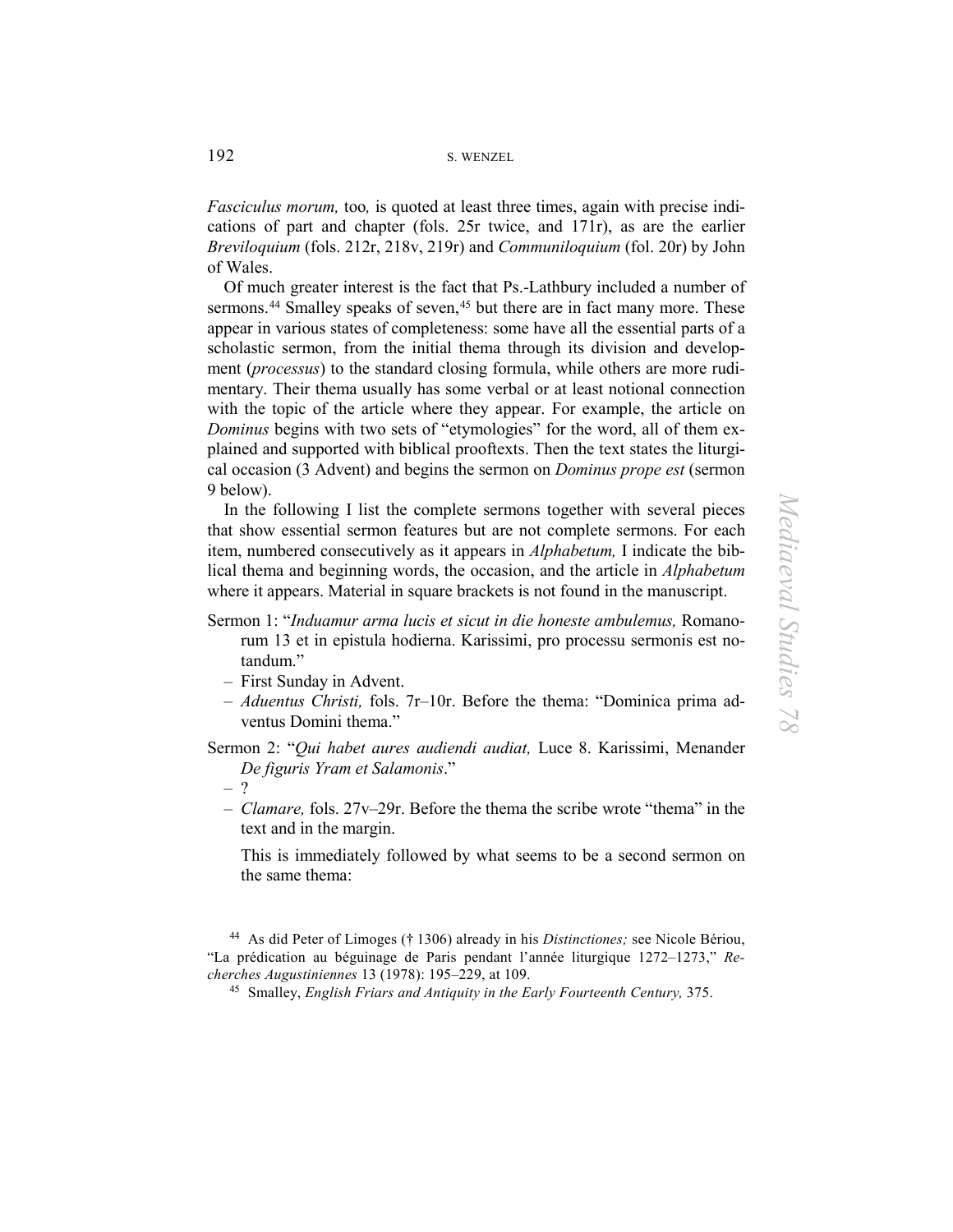- Sermon 3: "*Qui habet aures audiendi audiat*. Karissimi, Neemie 8 scribitur quomodo Esdras scriba ascendit."
	- ?
	- *Clamare,* fols. 29r–30r.
- Sermon 4: "*Quomodo sedet sola ciuitas plena populo,* Trenorum 1. Pro processu vlteriori notandum quod textus seu questio ista potest referri lamentatiue ad Christum."
	- Good Friday; marginal: "Nota pro sermone in die Parasceue."
	- *Ciuitas,* fols. 38r–41v.
- Sermon 5: "*Videns Iesus ciuitatem fleuit,* etc. Luce 19 et in euangelio hodierno. Karissimi, prosperitas ciuitatis stat in tribus."
	- Good Friday.
	- *Ciuitas,* fols. 41v–43r.
- Sermon 6: "*Faciamus tria tabernacula,* Mathei 17 et in euangelio hodierno. Secundum sentenciam Philosophi duo opposita contraria non possunt simul manere in eodem subiecto."
	- Second Sunday of Lent? The thema is preceded by: "Vnde dominica \2a/quadragesime."
	- *Domus,* fols. 51r–52r.
- Sermon 7: "*Revertar in domum meam.* Nota de septem requisitis ad templum... . Pro antethema nota de duplici cornu... . Pro processu sermonis est notandum."
	- Third Sunday of Lent: The thema is preceded by "Dominica 3a quadragesime. Thema," with "Sermo" in margin.
	- *Domus,* fol. 52r–v.
- Sermon 8: "*Nunc dies salutis,* 2 Corinthiorum 2 [*read* 6]. Karissimi, sciendum est secundum Tullium in primo *Rhetorice* . . . tria reperta in doctore."
	- The pericope is for the First Sunday in Lent.
	- *Dies,* fols. 54v–57r.
- Sermon 9: "*Dominus prope est.* Karissimi, secundum Magistrum *Sentenciarum* triplex reperitur aduentus."
	- Third Sunday in Advent: "Dominica 3a aduentus Domini" before the thema.
	- *Dominus,* fols. 58r–59r.
- Sermon 10: "*Iesus exivit de templo,* Johannis 8. Karissimi, Augustinus *De ciuitate Dei* libro 4, capitulo 22, narrat."
	- Passion Sunday: "Dominica in Passione, antethema" before the thema.
	- *Ecclesia,* fols. 61r–63r.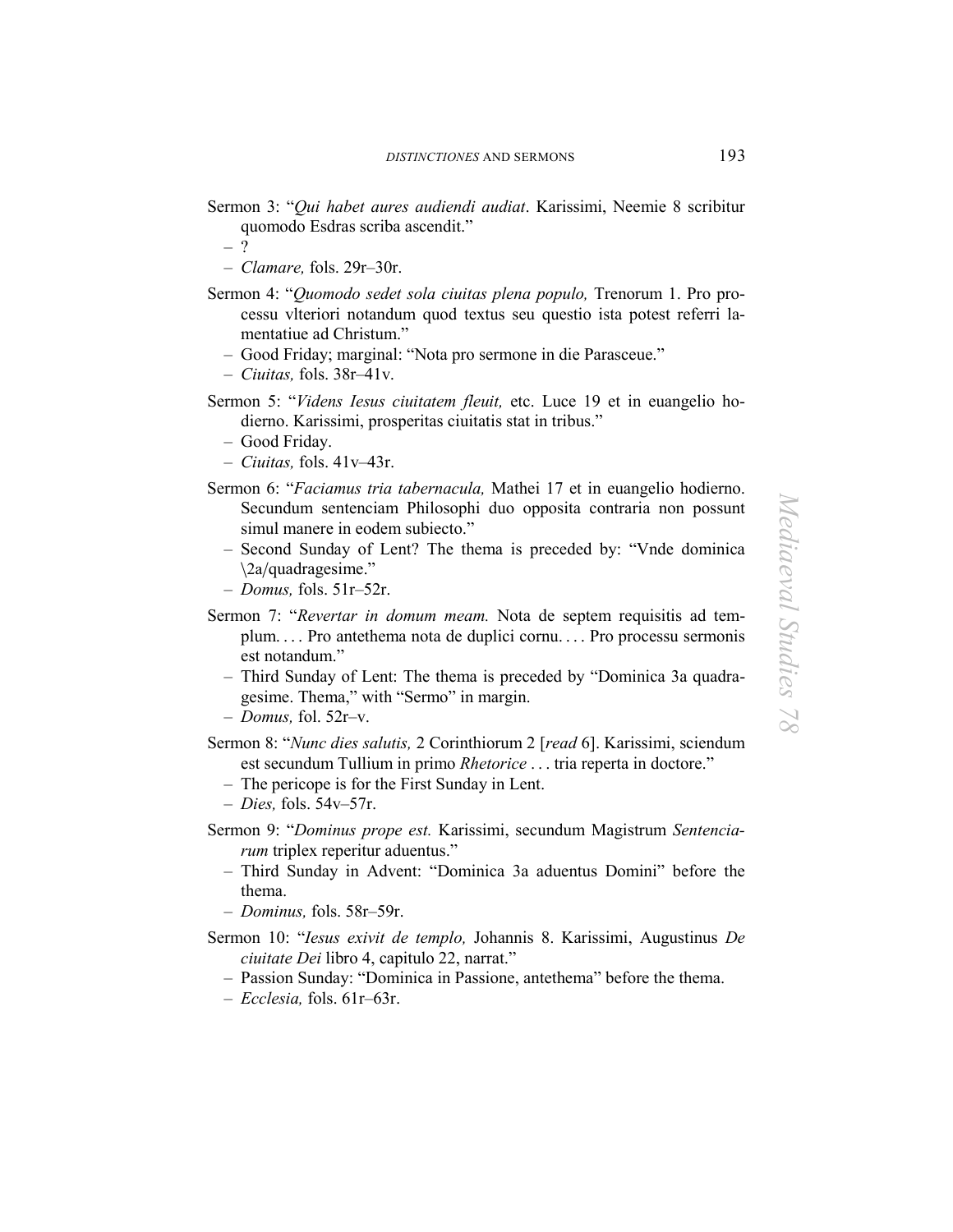- Sermon 11: "[*I*]*ntrauit Iesus,* Mathei 21. Narrat Solinus *De mirabilibus mundi*."
	- Easter Sunday: "Dominica Pasche," marginal.
	- *Ecclesia,* fol. 63v. After repeating the thema "Intrauit Iesus in templum" the text refers to "vbi supra" and continues with: "Karissimi, pro processu sermonis est sciendum quod Rengsted in principio prologi super Prouerbia recitat. . . ."
- Sermon 12: "*Nomen virginis Maria,* Luce 1, etc. Karissimi, processus euangelii hodierni declarat salutacionem Virginis."
	- Annunciation: "In annunciacione thema" before the thema.
	- *Maria,* fols. 106v–108r. The text continues: "Item in Natiuitate Beate Virginis uel Concepcione thema *Sapiencia edificauit sibi domum*. Nota superius in verbo *Ecclesia* de fundamento etc. et applica ad Mariam."
- Sermon 13: "*Rex aedificavit civitatem,* Judith 1. Karissimi, scribitur Ecclesiastes 9 *Ciuitas parua et pauci viri*."
	- Nativity of the Virgin: "Item in Natiuitate beate Marie," before the thema.
	- *Maria,* fols. 108r–110v.
- Sermon 14: "*Accipe puerum et nutri eum,* Exodi 2. Secundum processum Scripture ibidem Pharao rex Egipti."
	- Christmas: "Item in festo Natiuitatis Christi thema," before the thema.
	- *Natiuitas Christi,* fols. 135r–137v.
- Sermon 15: "*Congregabunt electos a quatuor ventibus,* Mathei 24. Karissimi, euangelium hodiernum declarat quomodo in fine mundi."
	- The "euangelium hodiernum" would be for Trinity 23 according to the Franciscan use. Marked "thema" in margin.
	- *Quatuor,* fols. 203r–204v, with marginal "deficit."
- Sermon 16: "*Regem honorificate.* Karissimi, pro processu istius sermonis est sciendum quod tria sunt insigna regalia."
	- Third Sunday after Easter: "Thema dominica 3a post Pascha," marginal.
	- *Rex,* fols. 210r–211r.
- Sermon 17: "*Ecce tempus acceptabile,* 2 Corinthiorum 6. Karissimi, pro processu sermonis est sciendum quod totum tempus vite humane transit per quatuor tempora anni."
	- Possibly First Sunday in Lent.
	- *Tempus,* fol. 227v (only twelve lines).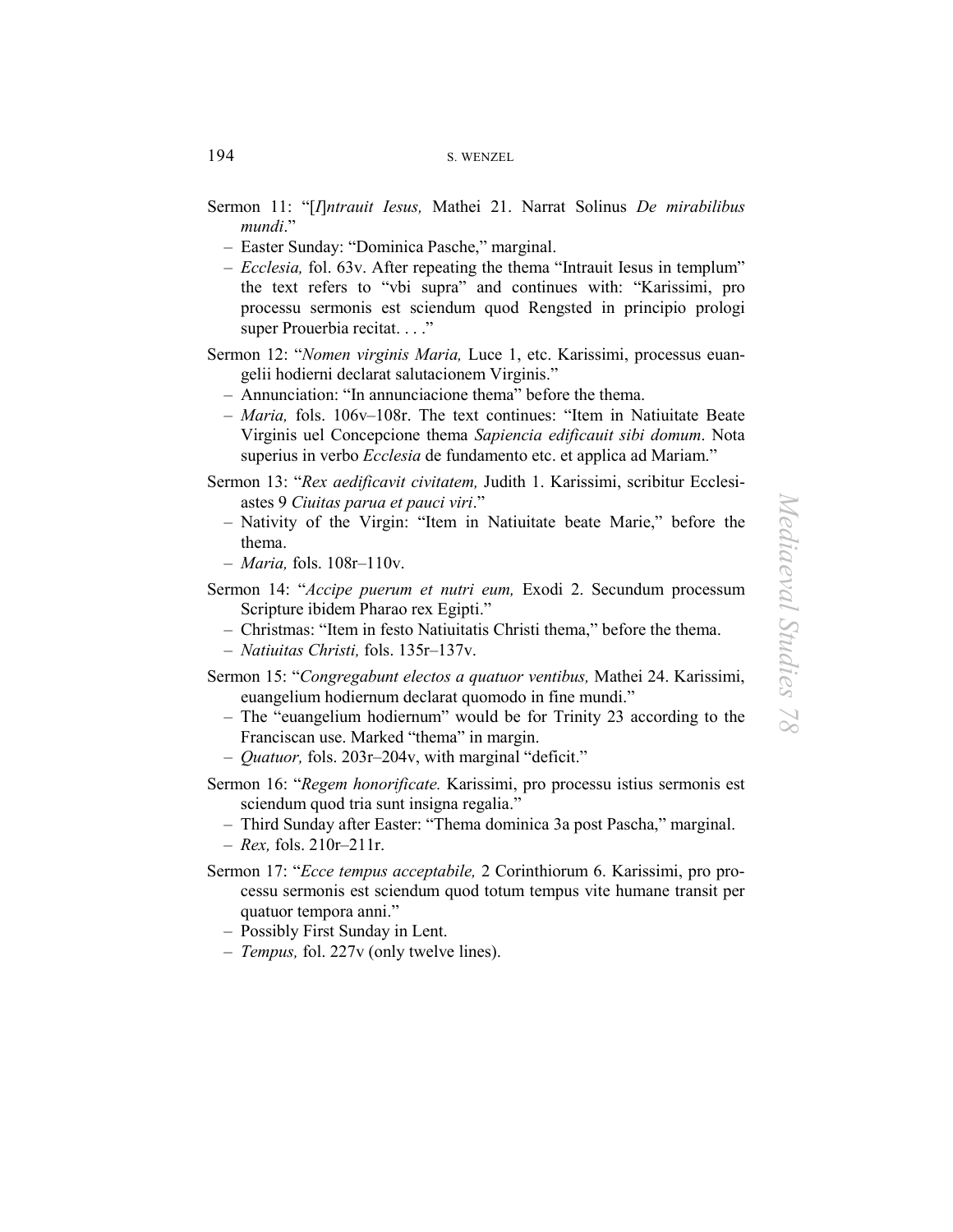- Sermon 18: "*Praeparabit viam tuam ante te,* Malachie 3 et Mathei xi. Pro processu est sciendum quod quadruplex via est ad presens assignanda."
	- Second Sunday of Advent: "Thema in dominica 2a Aduentus," marginal.
	- *Via,* fol. 230r–v.
- Sermon 19: "*Faciamus hominem ad imaginem nostram,* etc., Genesis 1. Karissimi, Magister *Sentenciarum* libro 2, dist. 16, tractans hu[n]c textum."
	- ?
	- *Ymago,* fols. 233v–236r.

The items listed stand in the text of their respective articles without break. There is no doubt that they are, and were intended to be, sermons—not records of actually preached ones but models for use by preachers. Several are in fact called "sermo." In addition, though differing in completeness, they have all the basic elements of a late medieval scholastic sermon:<sup>[46](#page-14-0)</sup> a thema, often called so;[47](#page-14-1) an address (always *Karissimi*); an invitation to pray at the end of the introduction;<sup>[48](#page-14-2)</sup> a division; the development (*processus*); occa-sionally a typical closing formula;<sup>[49](#page-14-3)</sup> and in almost all cases an indication of the liturgical occasion for which they are intended.<sup>[50](#page-14-4)</sup>

The "division"—an essential feature of the scholastic sermon—in these pieces is in fact a *distinctio* as defined above.<sup>[51](#page-14-5)</sup> It underlies the entire

<span id="page-14-0"></span>46 For these basic sermon features see Siegfried Wenzel, *Medieval Artes Praedicandi: A Synthesis of Scholastic Sermon Structure,* Medieval Academy Books 114 (Toronto, 2015).

- 
- 

<span id="page-14-3"></span><span id="page-14-2"></span><span id="page-14-1"></span><sup>47</sup> Notice also the occurrence of *antethema* in sermons 7 and 10.<br><sup>48</sup> Usually with *Rogate*, in sermons 5, 6, 8, 10, 11, 15, and 19.<br><sup>49</sup> For example, "Quod nobis concedat omnipotens Deus, qui eternaliter viuit et regnat. Amen," in sermon 5 (fol. 43r); similar endings in sermons 10, 13, and 18. Sermon 14 even has a rare final *unitio partium* (cf. Wenzel, *Medieval Artes Praedicandi,* 84– 85): "Pro omnibus istis quatuor principalibus simul scribitur 4 Regum 4 de Helyseo propheta qui frequentabat domum cuiusdam viri dixitque mulier viro suo: *Animaduerte quod vir iste sepe transit per nos. Faciamus ergo ei cenaculum paruum et ponamus in eo lectum,* pro primo; *mensam,* pro secundo; *candelabrum,* pro tercio; *et cellam,* pro quarto. Hec est cella, idest cathedra, in qua rex Dauid canebat psalmum Domino, etc." (fol. 137v). The quoted text is  $4 \text{ Reg } 4:9-10$ .

<span id="page-14-4"></span>50 In fact, my identification of these sermons is based on the presence of a biblical thema and a reference to a liturgical occasion, including "hodiernum euangelium" or the like.51 To illustrate a "division" that is a genuine *divisio* (rather than a *distinctio*): In

<span id="page-14-5"></span>Cambridge, Pembroke College MS 200, the thema *Induamur arma lucis* is applied to the holy fathers in Limbo who were waiting for Christ's coming, and the preacher divides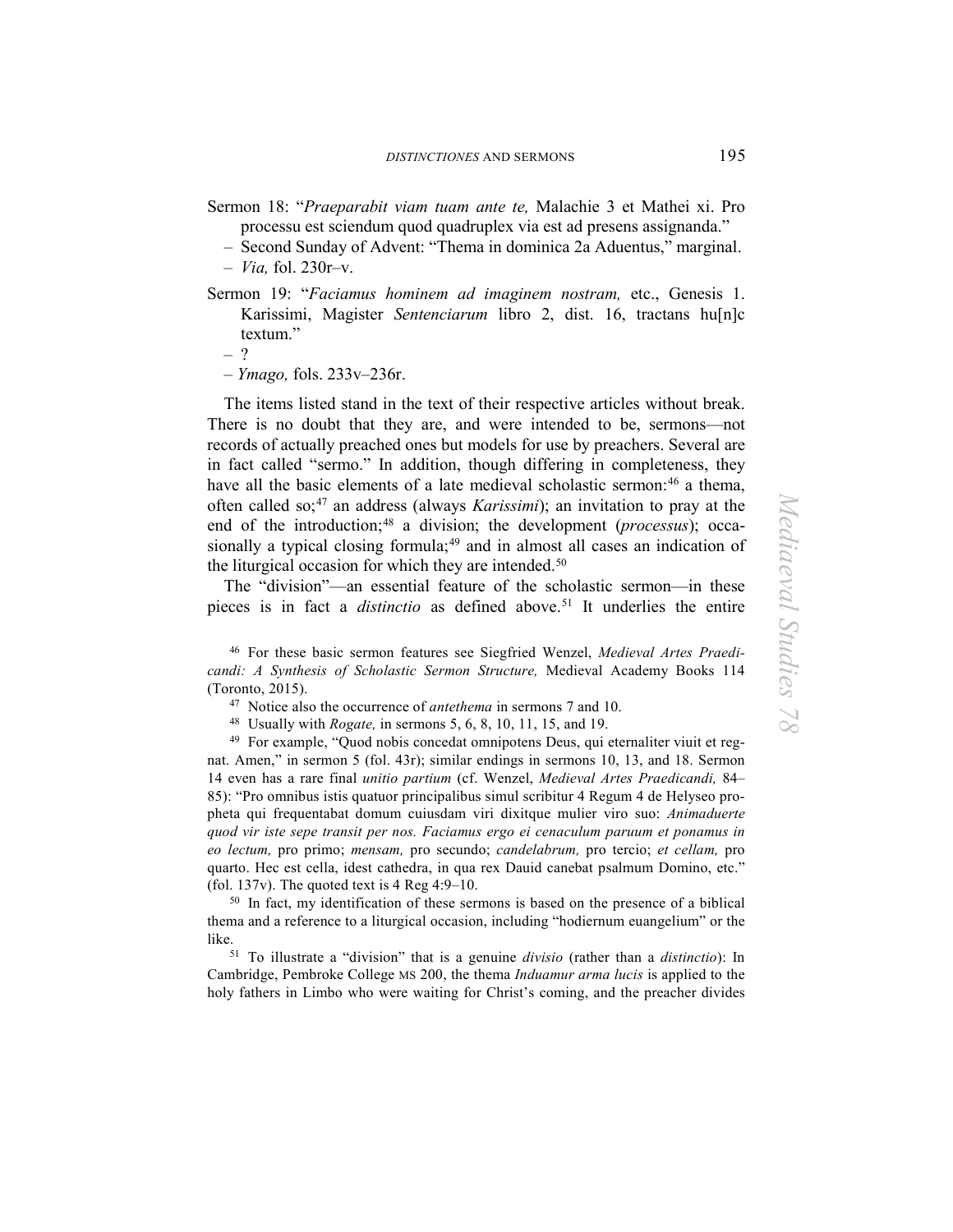discourse built upon it. For example, sermon 1, on "Let us be clothed in the armor of light" (Romans 13:12), begins thus:

Beloved, for the development of the sermon we should notice that in the course of the gospel we read that Christ was clothed in a fourfold garment. For he was clothed in:

> a white garment, Luke 23; a purple one, John 19; a yellow one, Matthew 27; and a seamless tunic, John 19 [:23].

In the same way, any good Christian who wants to belong to Christ's company and wear his livery should adorn himself with this fourfold garment, that he may meet his Savior worthily.<sup>[52](#page-15-0)</sup>

The four garments are moralized as purity, justice, humility, and charity. Three of them—purity, justice, and charity—are then developed in the following paragraphs in due order and form the three major parts or *principalia*  of the sermon.[53](#page-15-1) Each part, *principale,* is numbered (*primo, secundo, tercio*) and begins with the putative preacher saying *Primo principaliter dico quod . . .* and so on.

The term *principaliter* is of special interest here. It is a standard ingredient in late medieval sermons, used when the preacher begins a principal section of his discourse that develops one part of his division or distinction.<sup>54</sup> Now, in *Alph* there are many spots besides the sermons listed above where such a *principaliter dico* or *dixi* appears. A good example is the article on *Contur-*

the thema: "In quibus uerbis tanguntur tria: Veniet enim Dei Filius primo ornatus nouo velamine, ibi *induamur;* secundo ornatus fortitudine, ibi *arma;* tercio illustratus splendenti lumine, ibi *lucis*. Primo dico ... " (fol. 1r).<br><sup>52</sup> "Karissimi, pro processu sermonis est notandum quod in processu euangelii legi-

<span id="page-15-0"></span>tur Christum indutum fuisse quadruplicem vestem. Erat namque indutus:

veste alba, Luce 23;

 veste purpurea etc., Joh 19; veste coccicinea [*sic*], Mat 27;

et tunica inconsutili, Joh. 19.

Conformiter, quilibet bonus Christianus volens esse de secta et liberata Christi debet se ornare hac quadruplici veste, vt digne poterit occurrere suo Saluatori" (fol. 7r).<br><sup>53</sup> The *vestis coccinea* (Mt 27:28), listed as the third, is not developed.<br><sup>54</sup> Examples in printed sermons can be found in Siegfried

<span id="page-15-2"></span><span id="page-15-1"></span>*mons: Bilingualism and Preaching in Late-Medieval England* (Ann Arbor, 1994), 310, 322, 332; or Patrick J. Horner, *A Macaronic Sermon Collection from Late Medieval England, Oxford, MS Bodley 649* (Toronto, 2006), 135, 145, 151.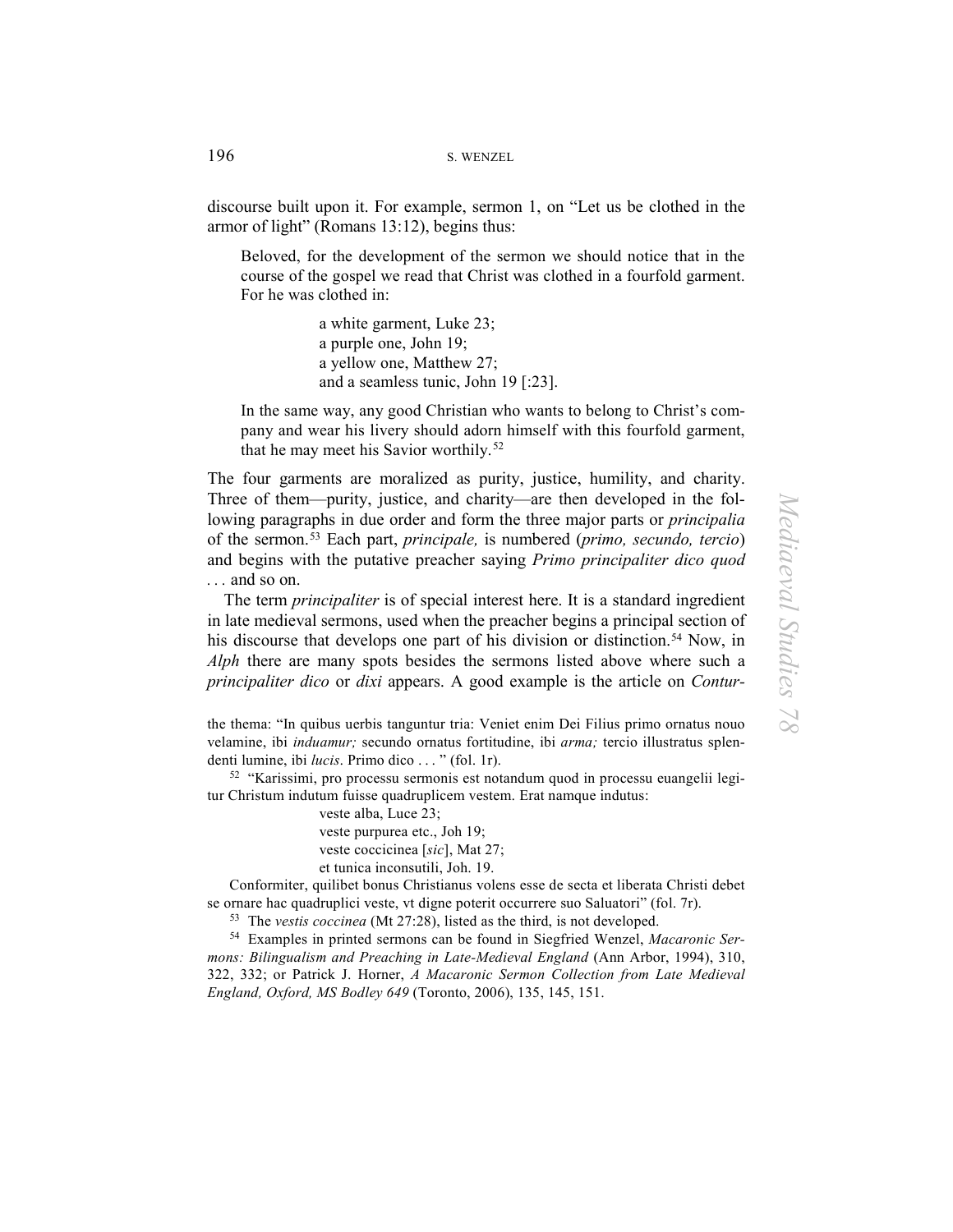*bare*. In developing the idea that *conturbaciones,* "disturbances," can be caused by natural forces, Ps.-Lathbury offers the following distinction:

According to Saint Augustine, the Romans had four gods whom they related to the four elements:

Pluto, to earth, who was served through worldly desires and avarice;

Neptune, to water, who was served through a voluptuous life;

Jupiter, to air, who was served through pride and elation;

Vesta, to fire, who was served through wrath, envy, and malicious- $ness.<sup>55</sup>$  $ness.<sup>55</sup>$  $ness.<sup>55</sup>$ 

These four are then developed in sections beginning with "Primo principaliter dico" to "Quarto principaliter dixi." The article, *Conturbacio,* has no other sermon elements, but it might well be considered as part of a sermon, and it clearly shows how a distinction, such as the four Roman gods, could be used in preaching. Similar developments with *principaliter dico/dixi*—and also other sermon features—occur in other aricles, such as *Benediccio, Beatitudo, Liber, Lacrimare, Pastor,* and others, which could therefore be included in the list of sermons given above.

*Alph* is full of such distinctions, together with other features that develop them. They occur throughout the work, and as can be easily seen from the sermons I have indicated, they may function as the initial division in a scholastic sermon as well as a distinction or subdivision in the development as these were taught in contemporary *artes praedicandi*. [56](#page-16-1) It is thus patent why a handbook for preachers such as *Alph,* even if it contains much more than formal distinctions, could still be called *Distinctiones*.

Nor is this work the only one made in late medieval England with this title. For comparison I will briefly discuss two other writers who were active shortly before Lathbury and apparently called their works thus. Both were Dominicans, and both produced a number of important theological and pastoral writings. Simon Boraston (fl. 1311–38) wrote an *Alphabetum de vocalibus predicabilibus,* which in some manuscripts is called *Distinctiones,* [57](#page-16-2) as well as

<span id="page-16-0"></span><sup>55 &</sup>quot;Secundum quod recitat Augustinus *De ciuitate Dei,* libro 4, capitulo 10, Romani posuerunt quatuor deos quatuor elementorum, quorum quemlibet tanquam deum coluerunt et sibi seruierunt. Primo posuerunt Plutonem, deum terre; et Neptunum, deum aque; Iouem, deum aeris; et Vestam, deum [*sic*] ignis. Vesta est Venus secundum Treueth . . . Quidam enim seruiunt Plutoni, deo terre, secundum eius proprietates propter mundialem cupiditatem . . ." (fol. 46v). 56 See Wenzel, *Medieval Artes Praedicandi,* 65–75, 78–80. 57 For the (eleven) extant manuscripts see Sharpe, *Handlist,* 609–10.

<span id="page-16-2"></span><span id="page-16-1"></span>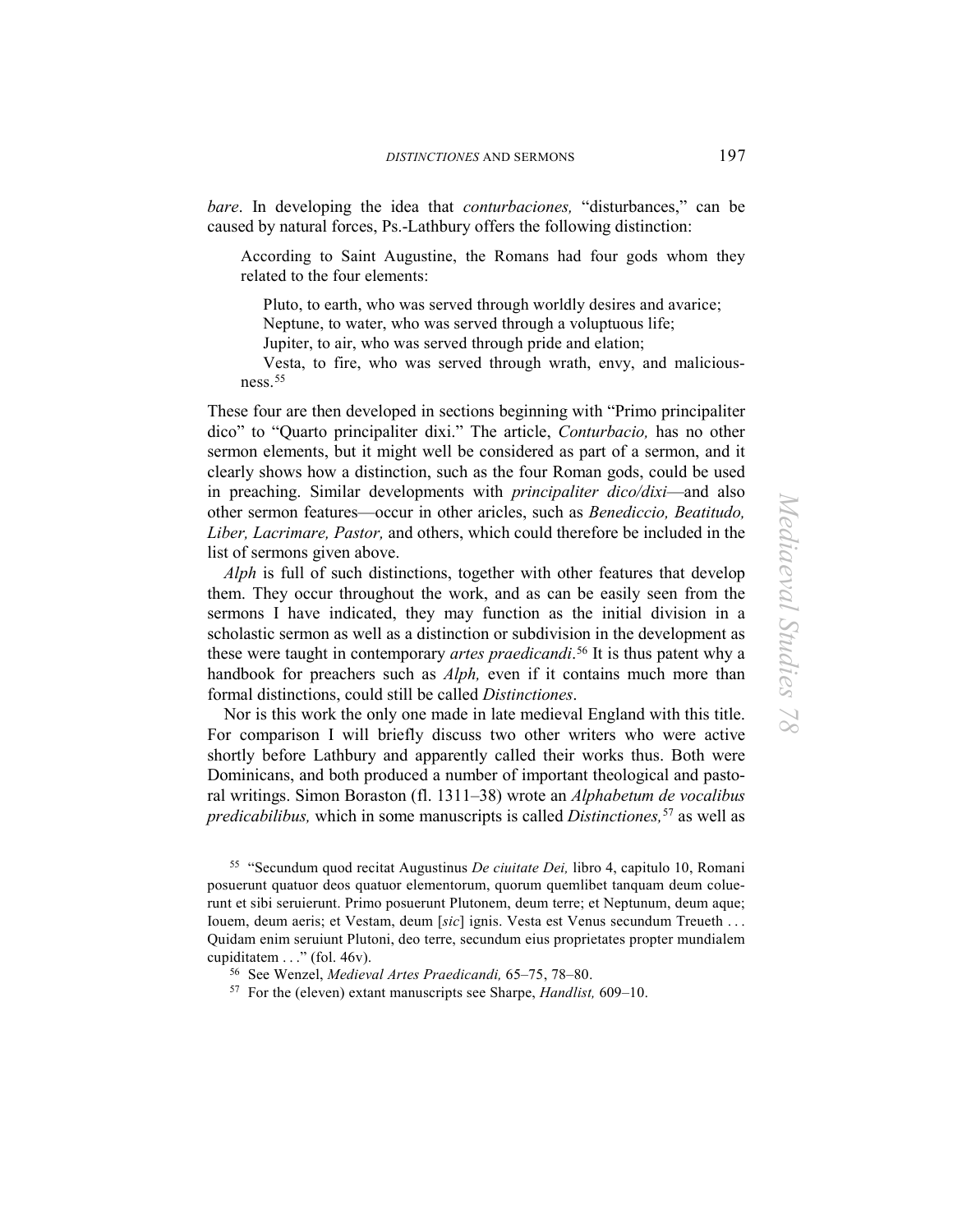198 S. WENZEL

a cycle of sermons on the Epistles and Gospels of the Church year and some special occasions.[58](#page-17-0) His *Alphabetum* contains 355 articles in alphabetical order, from *Abire* to *Zelus*. [59](#page-17-1) These differ in character from Ps.-Lathbury by being much more biblically oriented: they focus on the biblical occurrence and meaning of the respective word. Often a word is discussed *in bono* and *in malo*. They contain far fewer distinctions of the kind we find in "Lathbury." A good example to show the difference is the article on *Ignis,* "fire." Ps.- Lathbury distinguishes at once four kinds of fire, namely that of hell, purgatory, fire in this world, and the fire of the sphere, $60$  which he then explains in the remainder of the article. In contrast, Boraston says that "In Holy Scripture [fire] signifies the Holy Spirit in many places" and goes through a number of them, quoting among other authorities Josephus on Maccabees and Fulgentius in his *Mythology*. Then he adds "Of the fire of hell it is written" and again adduces scriptural passages on this meaning of "fire."[61](#page-17-3) Yet some proper distinctions occur in his work as well, even if less prominently than in Ps.-Lathbury. For instance, three things are said to cause a person to leave his house: an earthquake, fire, or the collapse of the house;<sup>[62](#page-17-4)</sup> or "We should know that there are three kinds of eyes: those of the body, of reason, and of contemplation."[63](#page-17-5) But the difference between the two authors in this respect is palpable.

<span id="page-17-0"></span>58 For his life and works see Simon Tugwell, "Boraston [Burneston], Simon," [electronic] *Oxford Dictionary of National Biography*. The basic study of Boraston is Stephen L. Forte, O.P., "Simon of Boraston O.P.: Life and Writings," *Archivum Fratrum Praedicatorum* 22 (1952): 321–34. The sermons are preserved in Oxford, Merton College MS 216, from which the following quotations are taken.

59 Oxford, Merton College MS 216, fols. 45ra–202ra. .

<span id="page-17-2"></span><span id="page-17-1"></span>60 "Ignes sunt quatuor, viz. infernalis, purgatorii, ignis in hoc mundo mixtus, et ignis in | spera sua purus. Primus vrit sed non consumit nec purgat. Secundus urit et purgat et consumit. Tercius vrit et consumit. Quartus calidus quidem est sed non consumit sed confortat" (London, British Library Royal 11.A.xiii, fols. 83v–84r). <sup>61</sup> "Ignis in Scriptura sacra signat Spiritum Sanctum in multis locis.... De igne in-

<span id="page-17-3"></span>ferni scribitur ..." (Merton College MS 216, in *Ignis*; the manuscript is not foliated).

<span id="page-17-4"></span>62 "Tria nos monere deberent que mouent hominem corporaliter exire domum suam, scilicet terremotus, ignis nimius uel accesus, et ruine impetus," ibidem, in *Egredi uel egressus siue exire in bono*"<br><sup>63</sup> "Sciendum est igitur quod est triplex genus oculorum. Sunt quidam oculi carnis,

<span id="page-17-5"></span>oculi racionis, oculi contemplacionis, secundum Hugonem," ibidem, in *Oculus*. Boraston is citing Hugh of St. Victor's commentary on Dionysius's *Hierarchia coelestis,* 3.2 (PL 175:976).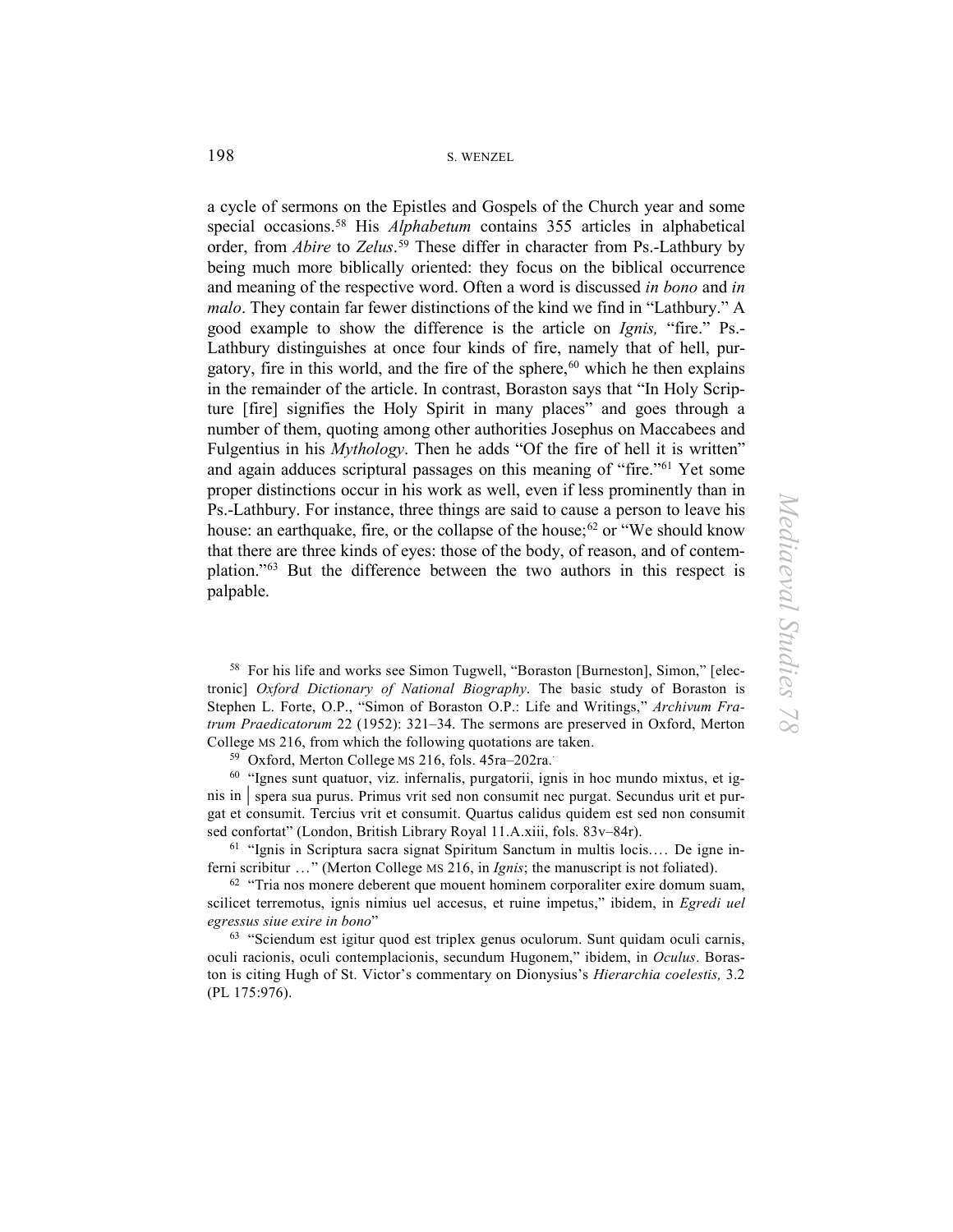Although Boraston's *Alphabetum* or *Distinctiones* contains no sermons, he also wrote a cycle of sermons separately from this work.<sup>[64](#page-18-0)</sup> The sermons are fairly short pieces. They regularly begin with an introduction that cites an authority (very often Saint Augustine) or speaks of some experience of everyday life, and then turns to a division of the thema, in two or three parts, which are briefly developed, mostly with proof texts. The material in them can largely be found in his *Alphabetum* as well. For instance, his sermons on *Existis videre* and *Caeci vident,* for the Third Sunday in Advent, contain material from his articles on *Egredi* (and *Egressus*), *Videre,* and *Cecitas*.

Boraston's confrère John Bromyard, who died probably by 1352, also left an alphabetical handbook for preachers, known as *Summa praedicantium,* apparently after its initial word "Praedicantium [vita]."[65](#page-18-1) It contains 189 sections, [66](#page-18-2) from *Abiectio* (A.1) to *Xristus* (X.1). In their majority they begin with an outline that lists the articles that follow in them. Very many start off with a *distinctio,* which thus forms the first article. Thus the section on *Aduentus Domini* (A.13) begins as follows:

About the Advent of Our Lord --

first will be shown a distinction;

second a sufficientia; <sup>[67](#page-18-3)</sup>

 third how Christ's coming in the flesh was preceded by a preparation; fourth what brings us comfort in his coming;

fifth what should follow owing to justice;

sixth what preparation should be made before Christ's coming to our soul;

seventh what gains accompany it;

eighth what should follow it on our part.

Regarding the first point: Christ's coming in general is twofold, namely the first of mercy and the second of justice. And both are subdivided.

<span id="page-18-0"></span>64 Extant only in Merton College MS 216, fols. 2ra–42va, preceded by a table, fol. 1ra–vb.

<span id="page-18-1"></span>65 He also wrote earlier a similar work called *Opus trivium* or *Tractatus iuris civilis et canonici ad moralem materiam applicati;* see Siegfried Wenzel, "Bromyard's Other Handbook: Canon and Civil Law for Preachers," *Studies in Medieval and Renaissance History,* Third Series, 6 (2009): 93–123.

<span id="page-18-2"></span>66 I refer to them as "sections" because in the *Summa* Bromyard uses "articuli" for the parts within an (alphabetical) section or chapter. The sections are tagged by alphabetical letter and running number (A.1 and so on).

<span id="page-18-3"></span><sup>67</sup> Sufficientia is a rationale or reason for the parts of a given term or notion, and their number.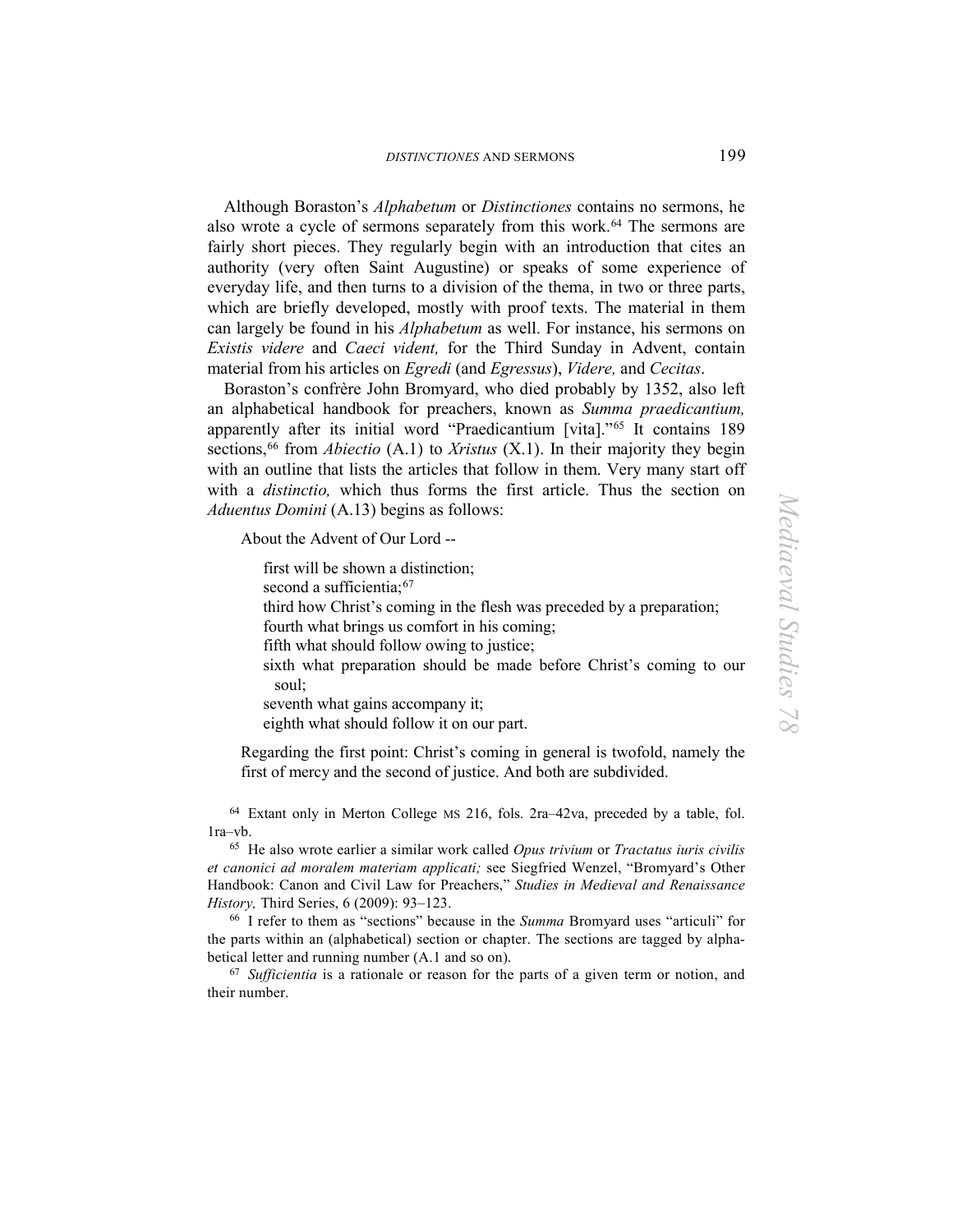For the coming of mercy is twofold:

 one [is his coming] into the Virgin by assuming flesh, the other into our soul by giving us grace. . . .

The second kind of his coming is also subdivided, for the coming of justice is twofold:

 one for the particular judgment. . . , the second in the general judgment [i.e., the Last Judgment].<sup>[68](#page-19-0)</sup>

This opening reveals the conceptual clarity and control over the material Bromyard will present in discussing the given topic, announced in what is formally a *divisio textus,* that are hallmarks of his work throughout. With them goes a sophisticated logical and theological analysis of the concept concerned. All this is very far from the distinctions we found in Ps.-Lathbury, where material is put together in a rather helter-skelter fashion.

But like Ps.-Lathbury's *Alph,* Bromyard's *Summa* also contains partial and even complete sermons, and this in several forms. Here and there, Bromyard produces what formally amounts to an entire sermon<sup>[69](#page-19-1)</sup> or a collation,<sup>[70](#page-19-2)</sup> with

<span id="page-19-0"></span>68 "Aduentus Domini nostri. Primo ostendetur distinccio, secundo sufficiencia, tercio ostendetur qualiter aduentum Christi in carne precessit preparacio, quarto qualia in aduentu suo nobis portant commoda, quinto qualia sequi deberent iusticie debita, sexto qualis aduentum Christi in animam precedere debeat preparacio, septimo qualia concurrunt lucra, octauo qualis sequi debeant ex parte nostra opera. Quantum ad primum: Aduentus Christi in generali est duplex: primus videlicet misericordie, et secundus iusticie. Et uterque subdiuiditur, quia aduentus misericordie est duplex: vnus in Virginem carnem assumendo, alius in animam graciam largiendo. De vtroque Johannis 14: *Veniemus et mansionem apud eum faciemus.* Ad omnes enim venit, sed cum quibus mansionem facit vel non nota D.9.21. Secundus eciam aduentus subdi[ui]tur, quia aduentus iusticie est duplex: vnus ad iudicium particulare, videlicet in mortem iustorum uel malorum, per se uel per angelos bonos uel malos sentenciam execucioni debite demandando. Secundus in iudicium generale. Sed de hiis duobus | vlterius dicetur infra locis suis" (London,

<span id="page-19-1"></span><sup>69</sup> An example of an entire sermon is section A.10 (*Accipere*), which begins with the thema "Accipietis uirtutem superuenientis Spiritus Sancti in uos et eritis michi testes" (Act 1:8) and is followed by a complex *divisio intra* and a *divisio extra* in four parts, which is then developed (fols. 19rb–20ra). For the difference between the two kinds of division, see Wenzel, *Medieval Artes Praedicandi,* 67–68.

<span id="page-19-2"></span>70 For example, section V.8, on visitation, contains fifteen *collaciones,* so called and numbered in the margins. There are further simple references to *collacio* elsewhere in the *Summa*.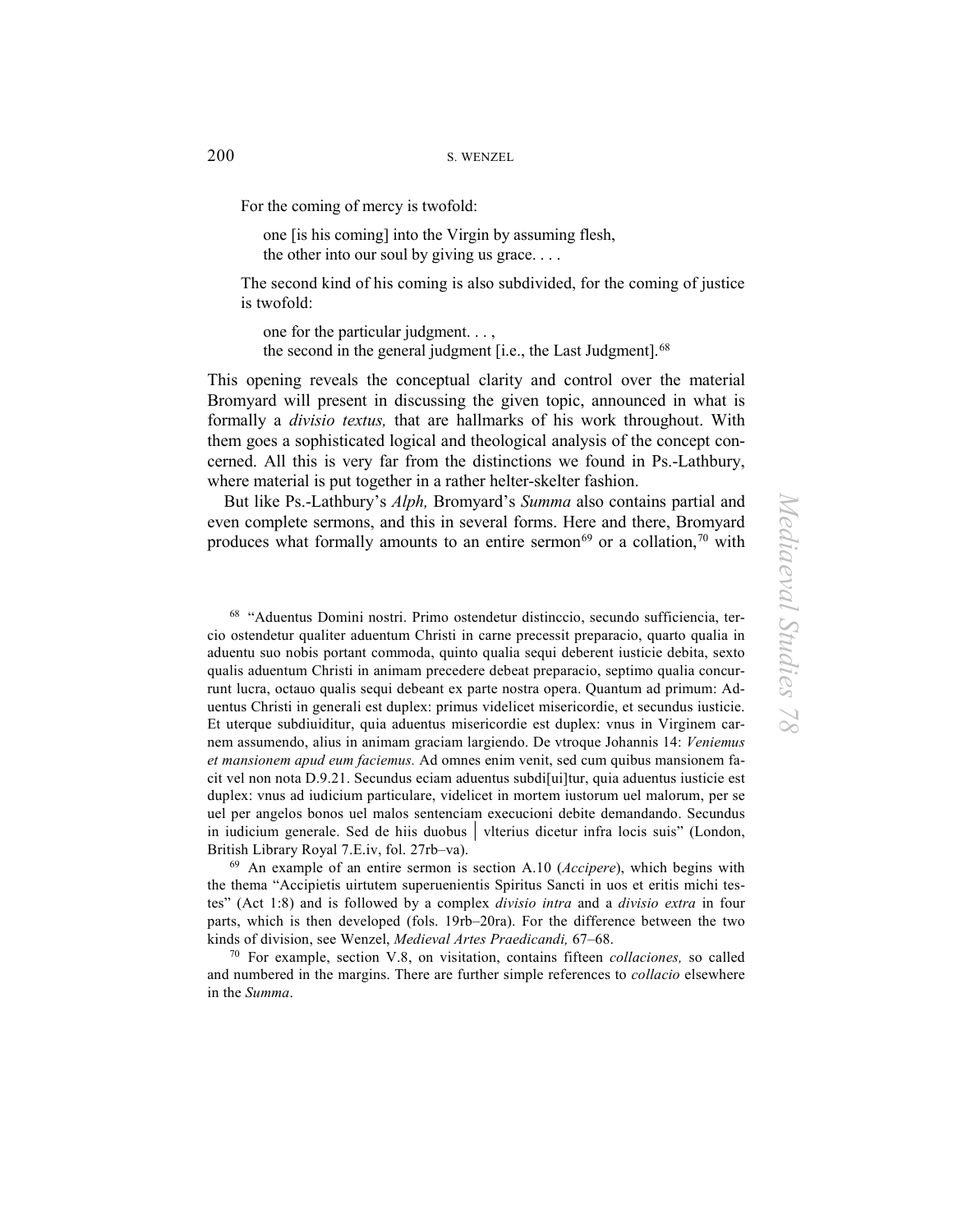thema, division, subdivisions, and development. Furthermore, several sections include lists of themata that would be appropriate for the subject of the respective chapter, such as Christmas, Christ's Passion and Passion Sunday, the dedication of a church, a visitation, or crusading sermons.<sup>[71](#page-20-0)</sup> In addition, throughout the *Summa* there are numerous references to "ser." (over three hundred, with numbers, in both text and margin), "ad." (fewer than twenty, in margins), and "col." (over twenty, in margins). Bromyard is said to have written several sermon collections, including works named *Sermones, Additiones,* and *Collationes*, but no such works are known to exist.<sup>72</sup> We do, however, have two collections ascribed to him, both uniquely extant in one manuscript each, where they are called *Exhortaciones* and *Distincciones* respectively. [73](#page-20-2)

Because of its title, Bromyard's *Distinctiones* is of particular interest here. It contains 155 items for the Sundays, feasts days, and saints' feasts of the Church year. Each begins with a thema taken either from the liturgical Epistle or Gospel of the day or from another biblical text. This is regularly divided into three or four parts, which are then developed with biblical and other authorities, similes, and stories of different kinds. This looks much like a sermon cycle, but except for the just mentioned elements (thema, development, and references to the liturgical occasion) the items lack such important sermon features as addresses,<sup>[74](#page-20-3)</sup> prothemes or similar introductions, or (usually) closing formulas, and above all genuine divisions of the announced thema. Instead of giving the latter—as a proper sermon should—the majority of the items begin at once with "Primo" and develop the first of the three or four points, often with a subdivision.<sup>[75](#page-20-4)</sup> They are thus not sermon outlines<sup>[76](#page-20-5)</sup> but

<span id="page-20-0"></span>71 In the chapters on *Nativitas Christi* (N.1), *Passio Christi* (P.2), *Dedicatio* (D.4), *Visitacio* (V.8), and *Crux* (C.17).

<span id="page-20-1"></span>72 See Peter Binkley, "Bromyard [Bronyarde], John," [electronic] *Oxford Dictionary of National Biography;* and Binkley, "John Bromyard and the Hereford Dominicans," in *Centres of Learning: Learning and Location in Pre-modern Europe and the Near East,* ed. J. W. Drijvers and A. A. MacDonald (1995), 255–64. In the "Appendix" (264) Binkley lists some of the frequent cross-references between Bromyard's works.

<span id="page-20-2"></span>73 The *Exhortaciones fratris Johannis de Bromiard de ordine fratrum predicatorum* appear in Cambridge, University Library Kk.4.24, fols. 1ra–114va; the *Dictincciones Magistri Johannis Bromyard* in Oxford, Bodleian Library Bodley 859, fols. 60r–225v. See Wenzel, *Latin Sermon Collections,* 136–38. For the medieval reception of Bromyard's works, see ibid., 322–24.

<span id="page-20-5"></span><span id="page-20-3"></span>74 Second-person verb forms, however, appear frequently: "if you want to know," "that you may know," etc.

<span id="page-20-4"></span>75 Occasionally the "primo" is preceded by a brief explanation of the thema or a bridge passage, e.g., "*He has called many,* Luke 14, and in the Gospel. Just as it may